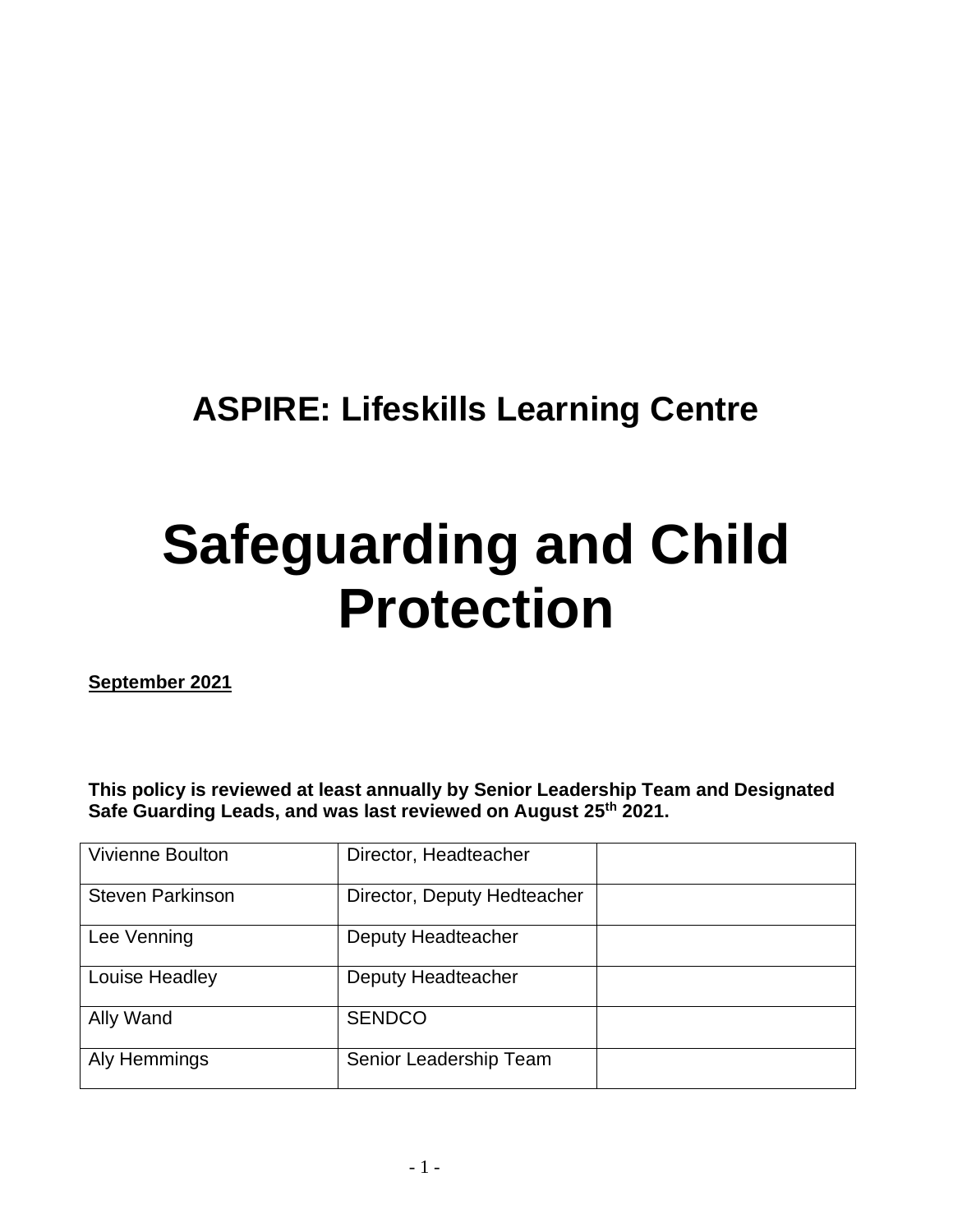| <b>Named staff &amp; contacts</b>                                                                                                                                                                                                                                                                                   | 3  |
|---------------------------------------------------------------------------------------------------------------------------------------------------------------------------------------------------------------------------------------------------------------------------------------------------------------------|----|
| <b>Introduction</b>                                                                                                                                                                                                                                                                                                 | 4  |
| <b>Safeguarding Commitment</b>                                                                                                                                                                                                                                                                                      | 5  |
| <b>Roles and Responsibilities</b>                                                                                                                                                                                                                                                                                   |    |
| <b>General</b>                                                                                                                                                                                                                                                                                                      | 6  |
| <b>Headteacher</b>                                                                                                                                                                                                                                                                                                  | 6  |
| <b>Designated Safeguarding Lead</b>                                                                                                                                                                                                                                                                                 | 7  |
| <b>Records, Monitoring and Transfer</b>                                                                                                                                                                                                                                                                             | 8  |
| Support to students and school staff (incl. mental health, peer on peer abuse,<br>online safety, sexual violence and sexual harassment, children missing,<br>child sexual exploitation and child criminal exploitation, serious violence,<br>so-called honour-based violence, modern slavery and human trafficking, |    |
| private fostering)                                                                                                                                                                                                                                                                                                  | 9  |
| <b>Working with parents and carers</b>                                                                                                                                                                                                                                                                              | 14 |
| <b>Other Relevant Policies</b>                                                                                                                                                                                                                                                                                      | 14 |
| <b>Recruitment and Selection of Staff</b>                                                                                                                                                                                                                                                                           | 15 |
| Appendix 1 - Procedure to follow in cases of possible, alleged or suspected abuse                                                                                                                                                                                                                                   | 16 |
| Appendix 2 - Procedure for allegations against staff and volunteers                                                                                                                                                                                                                                                 | 18 |
| Appendix 3 - Low-level concerns policy                                                                                                                                                                                                                                                                              | 19 |
| Appendix - Safeguarding pupils who are vulnerable to extremism and radicalisation                                                                                                                                                                                                                                   | 21 |
| Appendix 5 - Female Genital Mutilation                                                                                                                                                                                                                                                                              | 22 |
| Appendix 6 - Indicators of abuse and neglect                                                                                                                                                                                                                                                                        |    |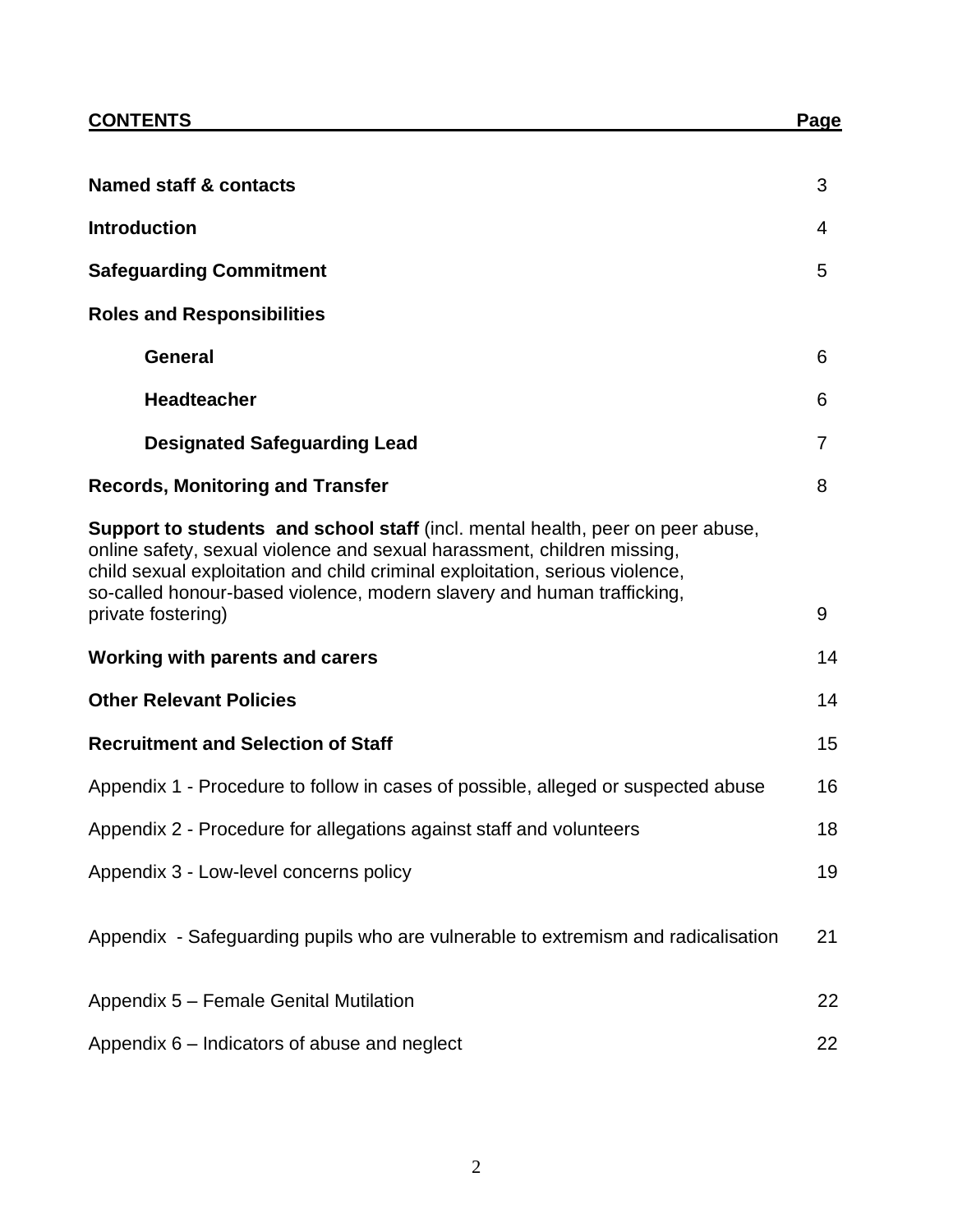# **Named staff and contacts**

| <b>ROLE/ORGANISATION</b>                                                | <b>NAME</b>                                                                                 | <b>CONTACT DETAILS</b>                                                                                                                                                                                  |
|-------------------------------------------------------------------------|---------------------------------------------------------------------------------------------|---------------------------------------------------------------------------------------------------------------------------------------------------------------------------------------------------------|
| Designated<br>safeguarding lead<br>(DSL)                                | Vivienne Boulton (Headteacher)                                                              | 07854918575 / 01509<br>269441                                                                                                                                                                           |
| Deputy DSL's                                                            | Steven Parkinson (Deputy Head)<br>Lee Venning (Deputy Head)<br>Louise Headley (Deputy Head) | 07854918579 / 01509<br>269441<br>01509 269441                                                                                                                                                           |
| Local authority<br>designated officer<br>(LADO)                         | Leicestershire County Council<br>Kim Taylor / Lovona Brown                                  | 0116 3057597                                                                                                                                                                                            |
| Service Manager -<br>Safeguarding and<br><b>Performance Service</b>     | <b>Hayley Binley</b>                                                                        | 01163057566 /<br>07538562293                                                                                                                                                                            |
| Safeguarding<br><b>Development Officers:</b>                            | <b>Simon Genders</b><br><b>Ann Prideaux</b>                                                 | 0116 3057750<br>0116 3057317                                                                                                                                                                            |
| <b>First Response</b><br>Children's Duty (Tier 4<br>Same-day referrals) | <b>Duty Social worker</b>                                                                   | Telephone 0116 3050005<br>Email<br>childrensduty@leics.gov.uk<br><b>Address First Response</b><br><b>Children's Duty</b><br>Room 100b<br><b>County Hall</b><br>Championship Way<br>Glenfield<br>LE3 8RF |
| <b>Channel helpline</b>                                                 |                                                                                             | 020 7340 7264                                                                                                                                                                                           |
| Early Help queries and<br><b>Consultation Line</b>                      |                                                                                             | 0116 3058727                                                                                                                                                                                            |

 All other referrals including Early Help (Children & Family Wellbeing) Service http://lrsb.org.uk/childreport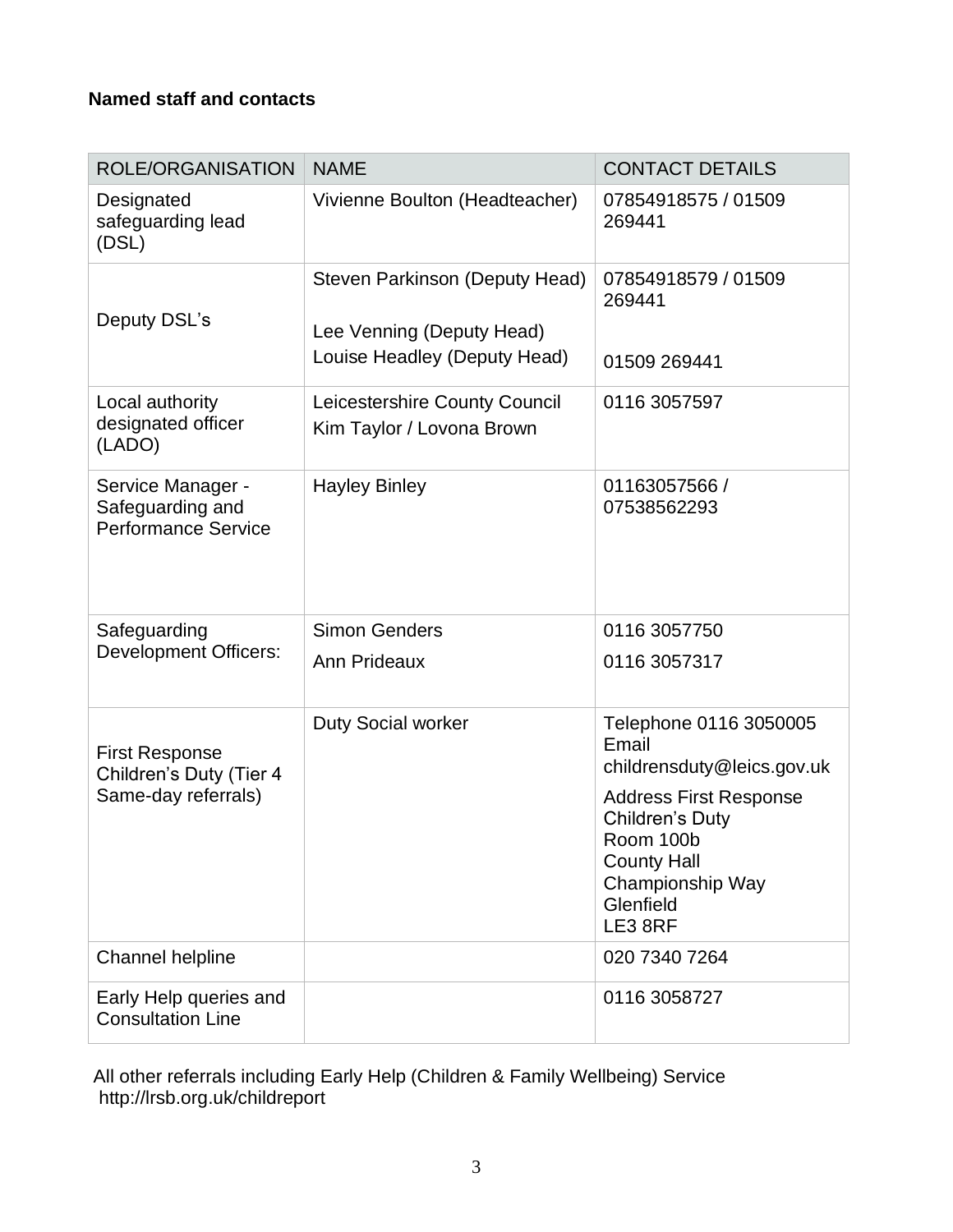#### **1 Introduction**

- 1.1 ASPIRE: Lifeskills fully recognises the contribution it can make to protect and support students in school. The aim of the policy is to safeguard and promote our students' welfare, safety and health by fostering an honest, open, caring and supportive environment. We encourage students to talk about their worries and to report their concerns to us. The students' welfare is of paramount importance.
- 1.2 This policy is consistent with:
	- the legal duty to safeguard and promote the welfare of children, as described in section 157 of the Education Act 2002] and the statutory guidance "*Keeping children safe in education – Statutory guidance for schools and colleges", 2021* and *"Working Together to Safeguard Children", 2018.*
	- the Leicestershire and Rutland Safeguarding Children Partnership Multi-Agency Safeguarding Arrangements
- 1.3 There are four main elements to our Safeguarding / Child Protection Policy:
	- **Prevention** (e.g. positive school atmosphere, teaching and pastoral support to pupils, safer recruitment procedures);
	- **Protection** (by following agreed procedures, ensuring staff are trained and supported to respond appropriately and sensitively to Child Protection concerns);
	- **Support** (to students and school staff and to children who may have been harmed or abused);
	- **Working with parents** (to ensure appropriate communications and actions are undertaken).
- 1.4 This policy applies to all staff, volunteers and visitors to the school. We recognise that child protection is the responsibility of all adults in school. We will ensure that all parents and other working partners are aware of our child protection policy by mentioning it in our school prospectus, displaying appropriate information in our reception and on the school website and by raising awareness at meetings with parents as appropriate.

#### 1.5 **Extended school activities**

ASPIRE: Lifeskills does not currently facilitate any extended school activities, neither does it sub contract the building out to other users. In the event of services or activities being provided separately by another body, the Senior Leadership Team will seek assurance in writing that the body concerned has appropriate policies and procedures in place to safeguard and protect children (inspecting these where needed).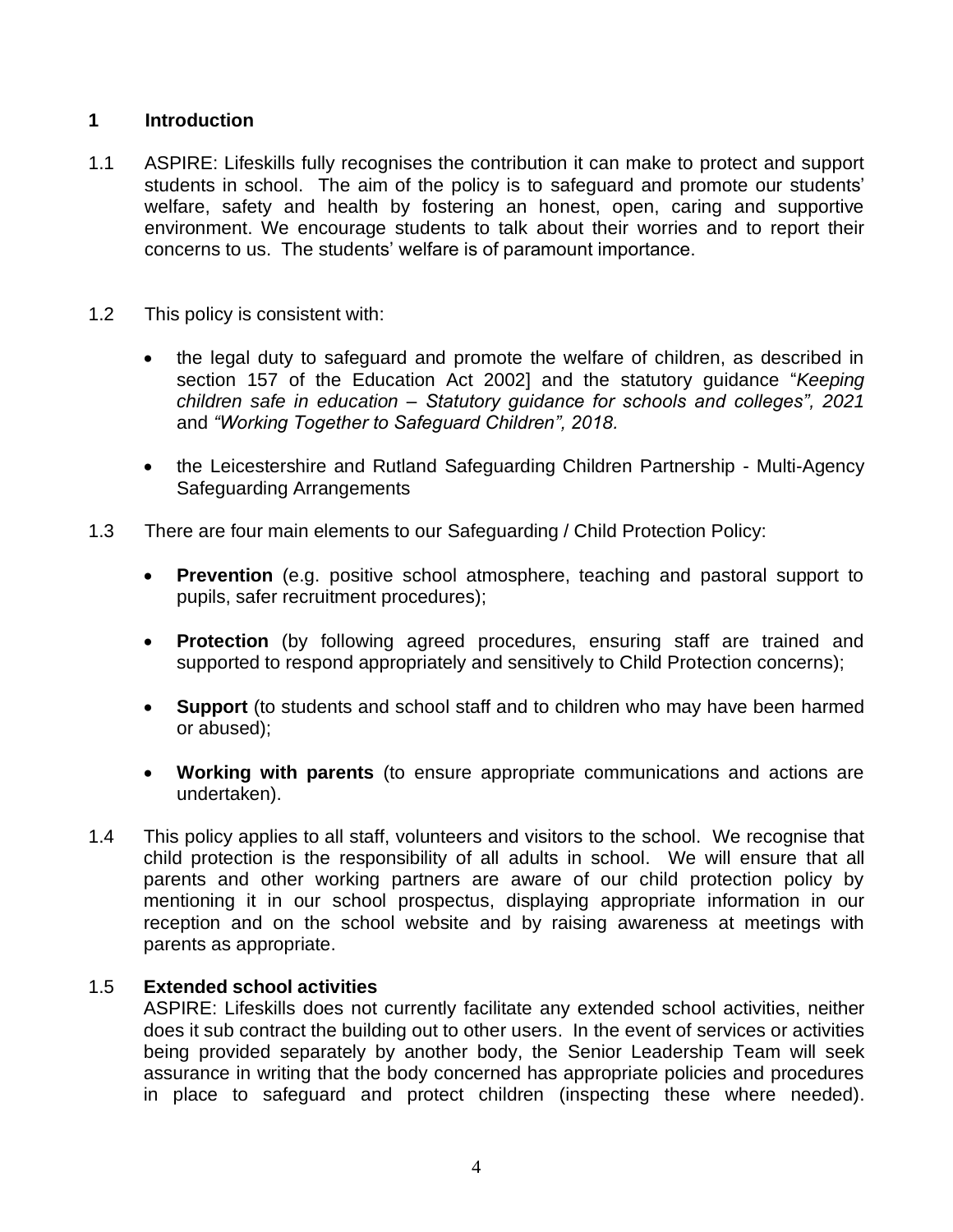Safeguarding requirements will be included in any activity agreement as a condition of use; and any failure to comply will lead to termination of the agreement.

# **2 Safeguarding Commitment**

- 2.1 For the purposes of this policy, safeguarding and promoting the welfare of children is defined as:
	- protecting children from maltreatment; (see Appendix 6)
	- preventing impairment of children's mental and physical health or development;
	- ensuring that children grow up in circumstances consistent with the provision of safe and effective care; and
	- taking action to enable all children to have the best outcomes.
- 2.2 ASPIRE: Lifeskills adopts an open and accepting attitude towards students as part of its responsibility for pastoral care. Staff encourage students and parents to feel free to talk about any concerns and to see school as a safe place when there are difficulties. Student's worries and fears will be taken seriously and they are encouraged to seek help from members of staff.
- 2.3 ASPIRE: Lifeskills will therefore:
	- Establish and maintain an ethos where students feel secure and are encouraged to talk, and are listened to;
	- Ensure that student's wishes and feelings are taken into account when determining what actions to take and services to provide and that they are able to express their views and give feedback. We will always seek to act in the best interests of student.
	- Ensure that students know that there are adults in the school whom they can approach if they are worried or are in difficulty;
	- Include in the curriculum activities and opportunities for PSHE / Citizenship / Relationships Education, Relationships and Sex Education and Health Education which equip students with the skills they need to stay safe from abuse (including online and other contexts children are in), and to know to whom they can turn for help. A pastoral team also supports students in 1:1 wellbeing sessions that are both timetabled and as need arises for each student.
	- Ensure every effort is made to establish effective working relationships with parents and colleagues from other agencies;
	- Operate safer recruitment procedures and make sure that all appropriate checks are carried out and recorded on the single central record for new staff and volunteers who will work with children, including identity, right to work, enhanced DBS criminal record and barred list (and overseas where needed), references, and prohibition from teaching or managing in schools (s.128) etc (see Keeping children safe in education part 3).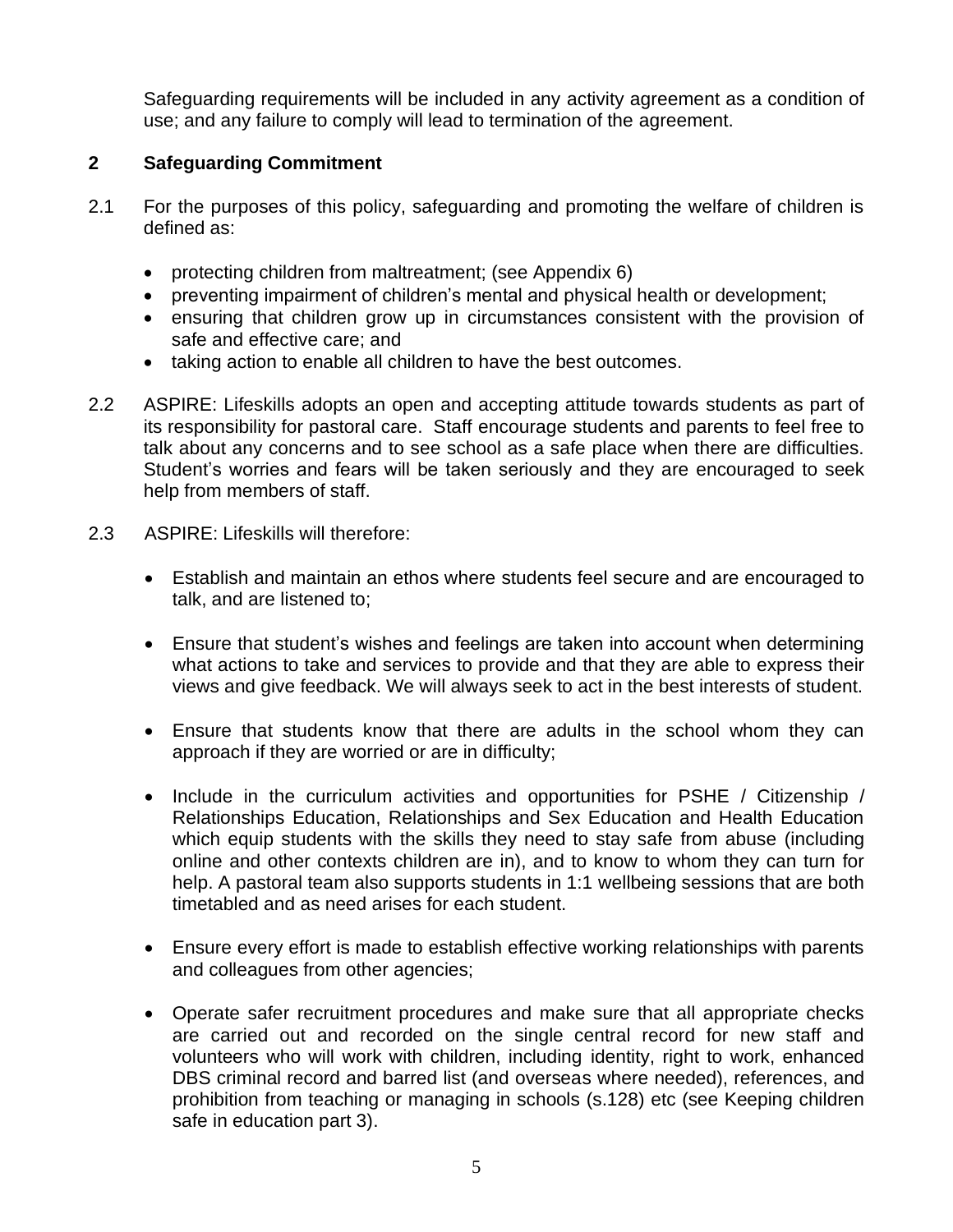• Request an External Safeguarding audit from Leicestershire's Safeguarding Development Officers every two years.

# 2.4 **Safeguarding in the Curriculum**

Students are taught about safeguarding in school. The following areas are among those addressed in Relationships and Sex Education and Health Education and in the wider curriculum:-

- Bullying (including Cyberbullying)
- Drugs, alcohol and substance misuse (including awareness of County Lines and the Criminal Exploitation of children where appropriate)
- Online safety
- The danger of meeting up with strangers
- Fire and water safety
- Road safety
- Domestic Abuse
- Healthy Relationships / Consent
- (so called) Honour Based Abuse issues e.g. forced marriage, Female Genital Mutilation (FGM) (see Appendix 6),
- Sexual exploitation of children (CSE), including online
- Child criminal exploitation (including cybercrime)
- Preventing Extremism and Radicalisation (see Appendix 4)
- Emotional wellbeing

#### **3 Roles and Responsibilities**

3.1 General

All adults working with or on behalf of students have a responsibility to safeguard and promote their welfare. This includes a responsibility to be alert to possible abuse and to record and report concerns to staff identified with child protection responsibilities within the school.

The names of the Designated Safeguarding Lead and Deputy Designated Safeguarding Leads for the current year are listed at the start of this document.

#### 3.3 **Headteacher**

The Headteacher of the school will ensure that:

- The policies and procedures are effectively implemented and followed by all staff;
- Sufficient resources and time are allocated to enable the Designated Safeguarding Lead and other staff to discharge their responsibilities, including taking part in strategy discussions and other inter-agency meetings, and contributing to the assessment of children;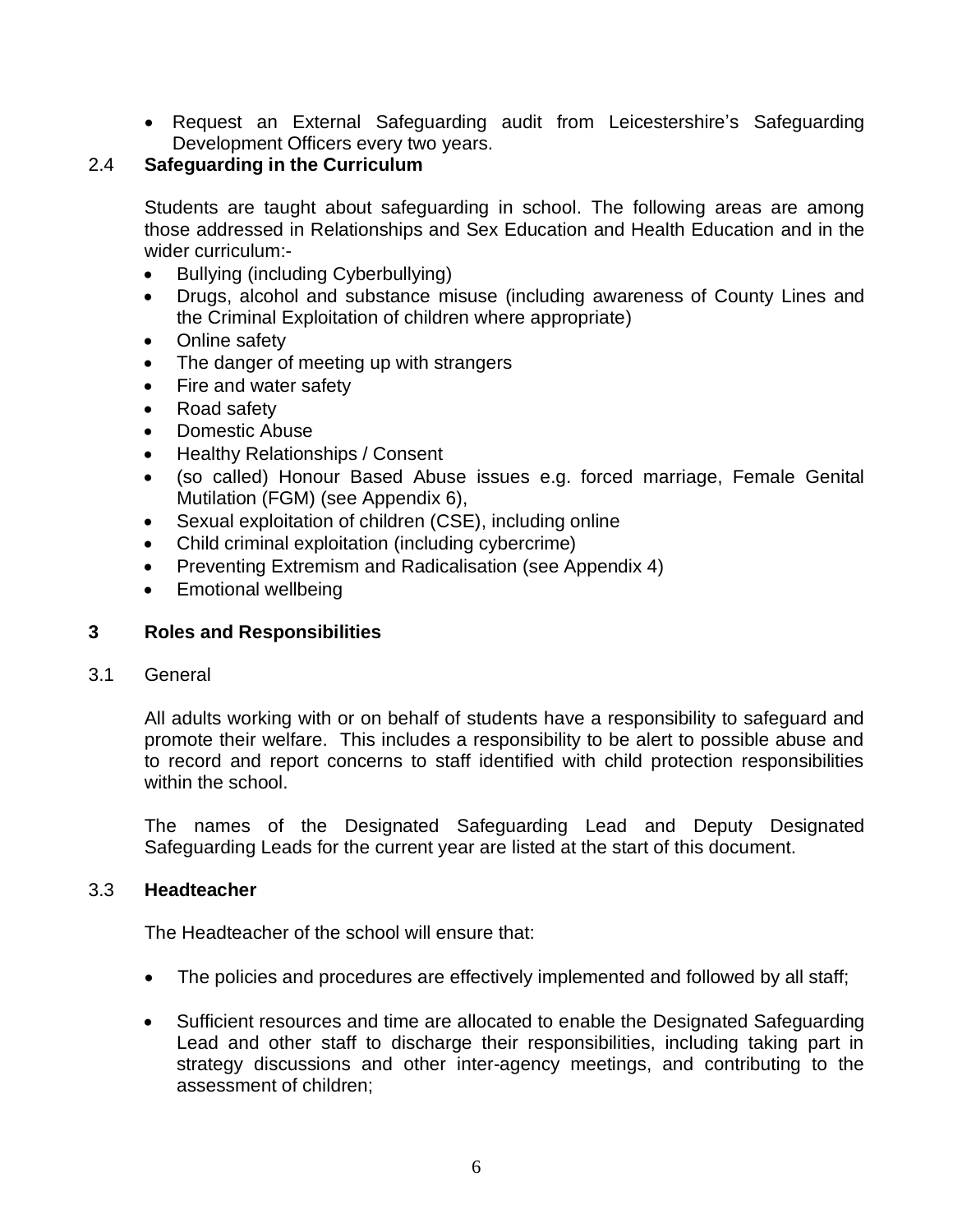- Allegations of abuse or concerns that a member of staff or adult working at school may pose a risk of harm to children or young people are notified to the Local Authority Designated Officer, where the threshold is met. Maintain records of low level concerns (Appendix 3)
- All staff and volunteers feel able to raise concerns about poor or unsafe practice in regard to children, and such concerns are addressed sensitively and effectively in a timely manner. The NSPCC whistle blowing helpline number is also available (0800 028 0285).
- All staff are made aware that they have an individual responsibility to pass on safeguarding concerns and that if all else fails to report these directly to Children's Social Care (Children and Family Specialist Services) or the Police. (Appendix 1)

# 3.4 **Designated Safeguarding Lead**

The Designated Safeguarding Lead (or a Deputy) will always be available for staff to discuss any safeguarding concerns. The responsibilities of the DSL are found in Annex C of "Keeping children safe in education". The DSL is a senior member of staff on the senior leadership team and the role is explicit in their job description. Responsibilities include:

- **Managing referrals** to the local authority children's social care, to the Channel programme, to the Disclosure and Barring Service for staff dismissed for safeguarding concerns (as required), to the Police where a crime may have been committed
- **Working with others** to act as a source of support and advice, to act as a point of contact for the safeguarding partners, to liaise with the headteacher or principal about issues especially to do with ongoing enquiries under section 47 of the Children Act 1989 and police investigations, to liaise with staff when deciding to make a referral to relevant agencies so that children's needs are considered holistically, to liaise with the senior mental health lead, to promote supportive engagement with parents and carers, to take the lead in promoting educational outcomes for children in need and those with a social worker, to liaise with the Governing Body and the Local Authority on any deficiencies brought to the attention of the Governing Body and how these should be rectified without delay
- **Information sharing and managing safeguarding files** keeping files confidential, secure and up to date, in a separate file for each child, including a clear and comprehensive summary, detailing how the concern was followed up and resolved, with a note of actions, decisions and the outcome, sharing information as required to safeguard children and transferring records and other relevant information to the new school within 5 days or in advance if necessary
- **Raising Awareness** ensuring each member of staff and volunteer understands the child protection policy which is reviewed at least annually, making it available publicly, ensuring staff have access to relevant training and induction, promotoing educational outcomes by sharing relevant information about vulnerable children
- **Training, knowledge and skills**  to undergo DSL training every two years (updating at least annually via bulletins etc) and to attend Prevent awareness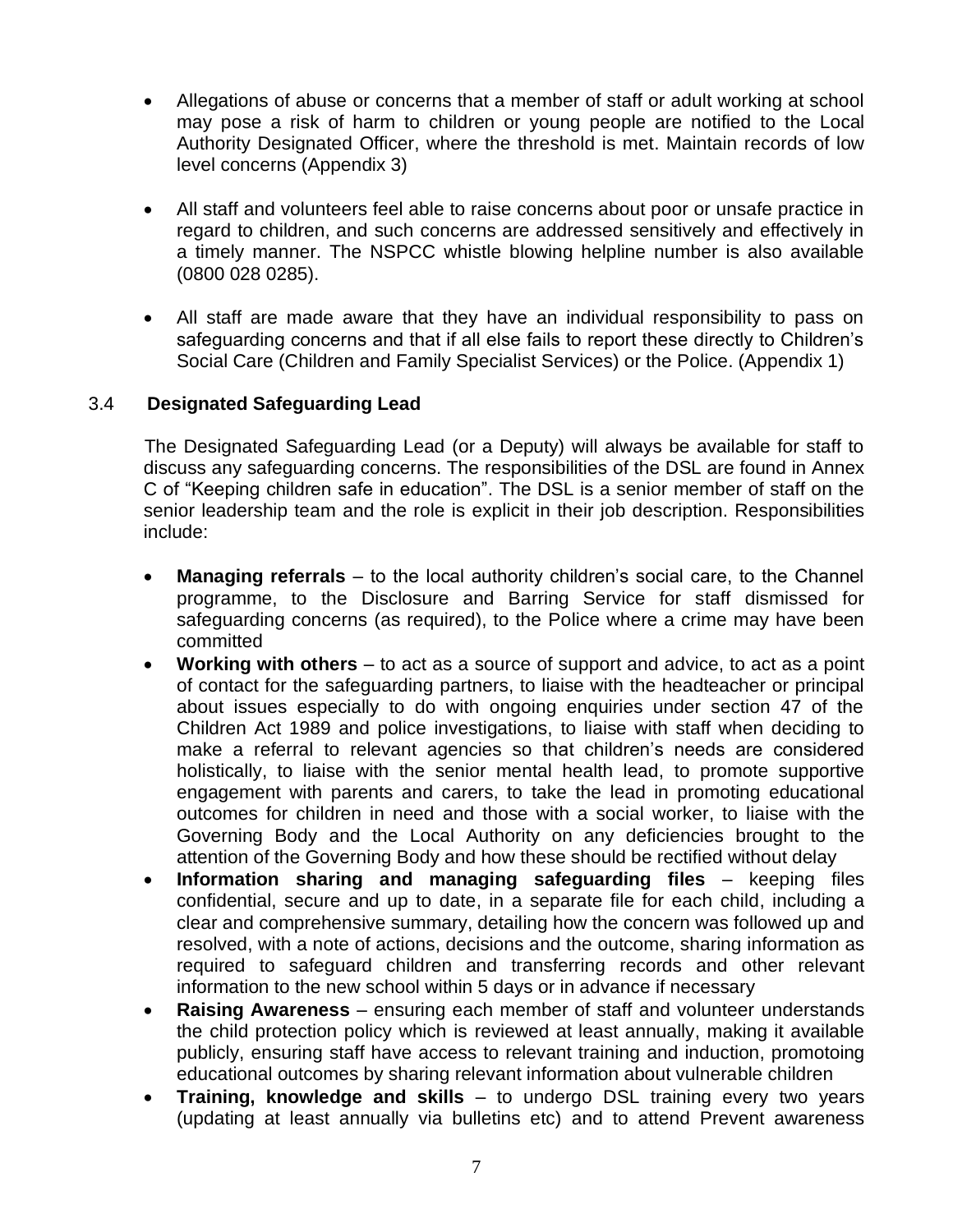training, in order to understand assessment and referral processes, to contribute effectively to child protection conferences including the importance of sharing information, to understand the lasting impact that adversity and trauma can have on children and how to respond to this, to be alert to children with specific needs eg SEND, those with health conditions and young carers, to understand the unique risks associated with online safety

- **Providing support to staff** to help them feel confident on welfare, safeguarding and child protection matters, to provide support in the referral process if required and to help them to understand that safeguarding and educational outcomes are linked
- **Understanding the views of children**  encouraging a culture of listening to children and taking account of their wishes and feelings in measues taken to protect them and understanding the difficulties children may have in approaching staff about their circumstances
- **Holding and sharing information** sharing with safeguarding partners, other agencies and professionals and transferring records between schools and colleges in accordance with data protection legislation, keeping detailed, accurate and secure written records and understanding the purpose of this

#### **4 Records, Monitoring and Transfer**

- 4.1 Well-kept records are essential to good child protection practice. All staff are clear about the need to record and report concerns about a student or students within the school. Records of concerns are shared immediately (verbally) with the Designated Safeguarding Lead (or a Deputy) and also recorded electronically in CPOMS under Cause for Concern. The Designated Safeguarding Lead is responsible for such records and for deciding at what point these records should be shared with other agencies (in accordance with the Data Protection Act 2018 and GDPR principles).
- 4.2 Records relating to actual or alleged abuse or neglect are stored on CPOMS under Child Protection or Safeguarding. DSL's are the only staff with authorization to access to these reports. All other records on CPOMS identify the area in which they are being reported on, individual staff can be alerted to these on a need to know basis. This is to protect individuals from accidental access to sensitive material by those who do not need to know.
- 4.3 Historic child protection records (Pre CPOMS) are stored securely, with access confined to specific staff, eg the Designated Safeguarding Lead and relevant deputies.
- 4.4 Child protection records are reviewed regularly to check whether any action or updating is needed. This includes monitoring patterns of complaints or concerns about any individuals and ensuring these are acted upon. A case file chronology, summarizing case activity and significant events in the child's life, helps to enable effective monitoring. Any actions taken are clearly indicated.
- 4.5 When students transfer school their safeguarding records are also transferred within 5 days of them starting. Safeguarding records will be transferred separately from other records and best practice is to pass these directly to a Designated Safeguarding Lead in the receiving school or college with any necessary discussion or explanation and to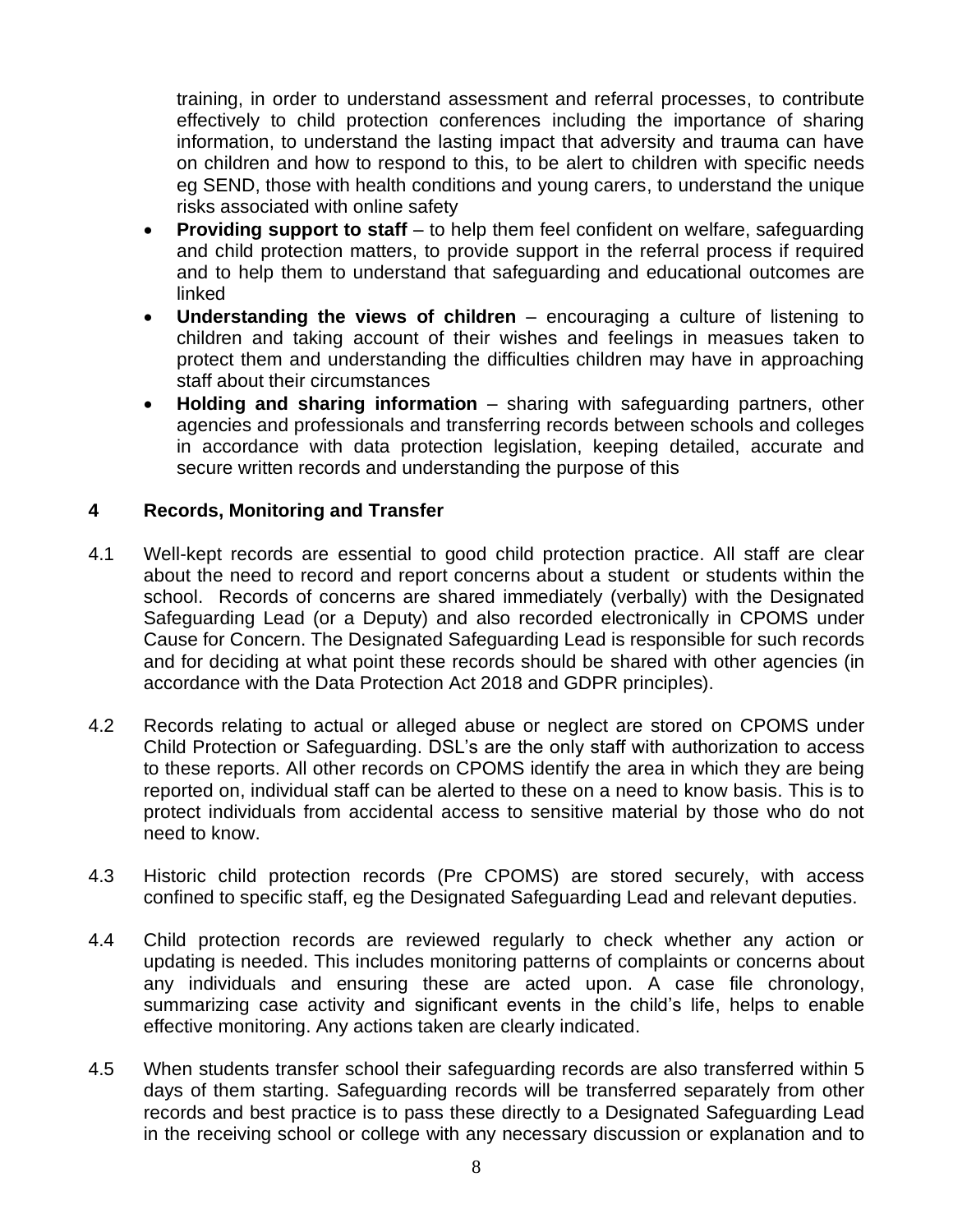obtain a signed and dated record of the transfer. If the receiving school uses CPOMS files will be transfered electronically. Where a child needs specific ongoing support, relevant information will be transferred prior to the child arriving at their new school or college. In the event of a child moving out of area and a physical handover not being possible then the most secure method should be found to send the confidential records to a named Designated Safeguarding Lead and a photocopy kept until receipt is confirmed. Files requested by other agencies e.g. Police, are copied.

#### **5 Support to pupils and school staff**

5.1 **Support to pupils (including those about whom there are mental health concerns)** ASPIRE: Lifeskills recognises that students who are abused or who witness violence may find it difficult to develop a sense of self-worth and view their lives in a positive way and that this is likely to adversely impact their mental health and emotional well-being. Students may be vulnerable because, for instance, they have an allocated social worker, have a disability, are in care, a care-leaver or previously looked after, or are experiencing some form of neglect. It is therefore important that staff recognize that mental health concerns can, in some cases, be an indicator that a student has suffered or is at risk of suffering abuse, neglect or exploitation. Staff are well placed to observe students day-to-day and identify those whose behaviour suggests that they may be experiencing a mental health problem or be at risk of developing one. Where students have suffered abuse and neglect, or other potentially traumatic adverse childhood experiences, this can have a lasting impact throughout childhood, adolescence and into adulthood. For such students school may be one of the few stable, secure and predictable components of their lives. If staff have a mental health concern about a child that is also a safeguarding concern, immediate action will be taken, following this policy and speaking to the designated safeguarding lead or a deputy. ASPIRE; Lifeskills seeks to remove any barriers that may exist in being able to recognise abuse or neglect in pupils with Special Educational Needs, disabilities or physical health issues. We will seek to provide such students with the necessary support to build their self-esteem and confidence, helping them to secure the very best educational outcomes they are able to achieve. The context in which safeguarding incidents and/or behaviours occur, whether in the Learning Centre or within or outside the home (including online), will be considered by staff, particularly the DSL and Deputy DSLs. Any associated threats or risks will be included in assessments and relevant information included in referrals to Children's Social Care. General indicators of abuse and neglect (from Part 1 of the statutory guidance) are also included in Appendix 6 of this policy and further information about specific forms of abuse are contained within Appendix B of the statutory guidance, "Keeping Children Safe in Education".

#### 5.2 **Peer on peer/child on child abuse**

 We recognise that students sometimes display harmful behaviour themselves and that even if there are no reports, it may still be happening. Incidents or allegations will be referred on for appropriate support and intervention. Such abuse is unacceptable and will not be tolerated at all or passed off as "banter", "just having a laugh" or "part of growing up". This abuse could for example include sexual violence and sexual harassment, "upskirting", initiation/hazing type violence, all forms of bullying, abuse in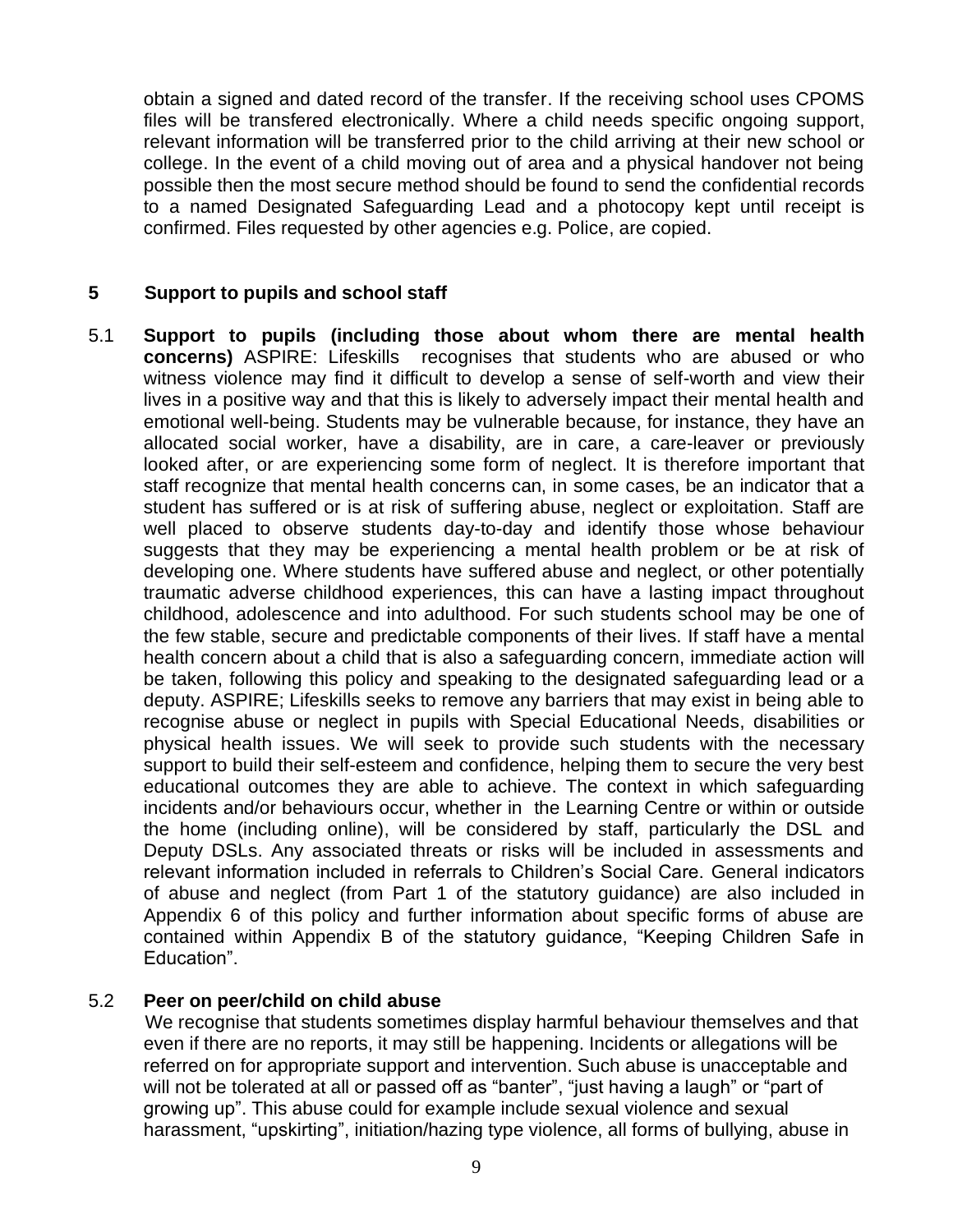intimate relationships between peers, consensual and non-consensual sharing of indecent images, causing someone to engage in sexual activity without consent and physical violence (eg hitting, kicking, shaking, biting, hair pulling, etc). This may be experienced by both boys and girls, however, girls are more likely to be the victims and boys perpetrators. There are different school and local authority or Safeguarding Children Partnership guidances and policies which detail the school's procedures to address and minimise these concerns including;

- 1. Pupil Behaviour Policy
- 2. Anti-bullying Policy
- 3. E-safety/Online safety Policy

4. "Guidance for schools working with children who display harmful sexual behaviour" (Leicestershire LA Guidance)

5. DfE guidance "Sexual violence and sexual harassment between children in schools and colleges" and Part 5 of "Keeping children safe in education".

Students will be encouraged to report to a trusted adult in school all incidents of peer on peer abuse wherever it may have happened and will be taught about alternative ways of doing this both in school and elsewhere. They will always be taken seriously and never given the impression that they are creating a problem by reporting their concern or made to feel ashamed. Where an incident has occurred or specific risks are identified, the details will be added to a safeguarding or behaviour record for the students concerned and a thorough investigation conducted by the DSL. A written risk assessment will be undertaken by the DSL in order to minimise the risk of further harm and to ensure the safety of all staff and students. Parents or carers of the students involved will be informed as soon as it is appropriate to do so. Support plans will be written and help offered, by different adults in school (to avoid a possible conflict of interest), to the alleged victim, the young person accused and any other students involved. A referral to any relevant outside agency will be made eg Police or Social Care. Detailed procedures are included in the linked school policies listed above.

The following steps will be taken to minimise the risk of peer on peer abuse:

- Staff training to ensure an understanding of what it is and how to recognise signs
- Promotion of a supportive environment by teaching about acceptable and unacceptable behaviours (including online) in the wider curriculum eg RSHE.
- ASPIRE: Lifeskills has made the decision to use an 'Acceptable Use' agreement approach to the use of mobile phones and other technology. We believe it is important to teach students how to use technology safely, to further develop life skills concerning technology, in order to reduce their vulnerablility.
- Appropriate staff supervision of pupils and identifying locations around the school site that are less visible and may present more risk to pupils

#### 5.3 **Online safety**

We recognise that technology is a significant component in many safeguarding and wellbeing issues and that children are at risk of abuse online as well as face to face. Some students may use mobile and smart technology, whilst at school and outside of school, to sexually harass their peers, share indecent images (consensually and nonconsensually) and view and share pornography and other harmful content. Some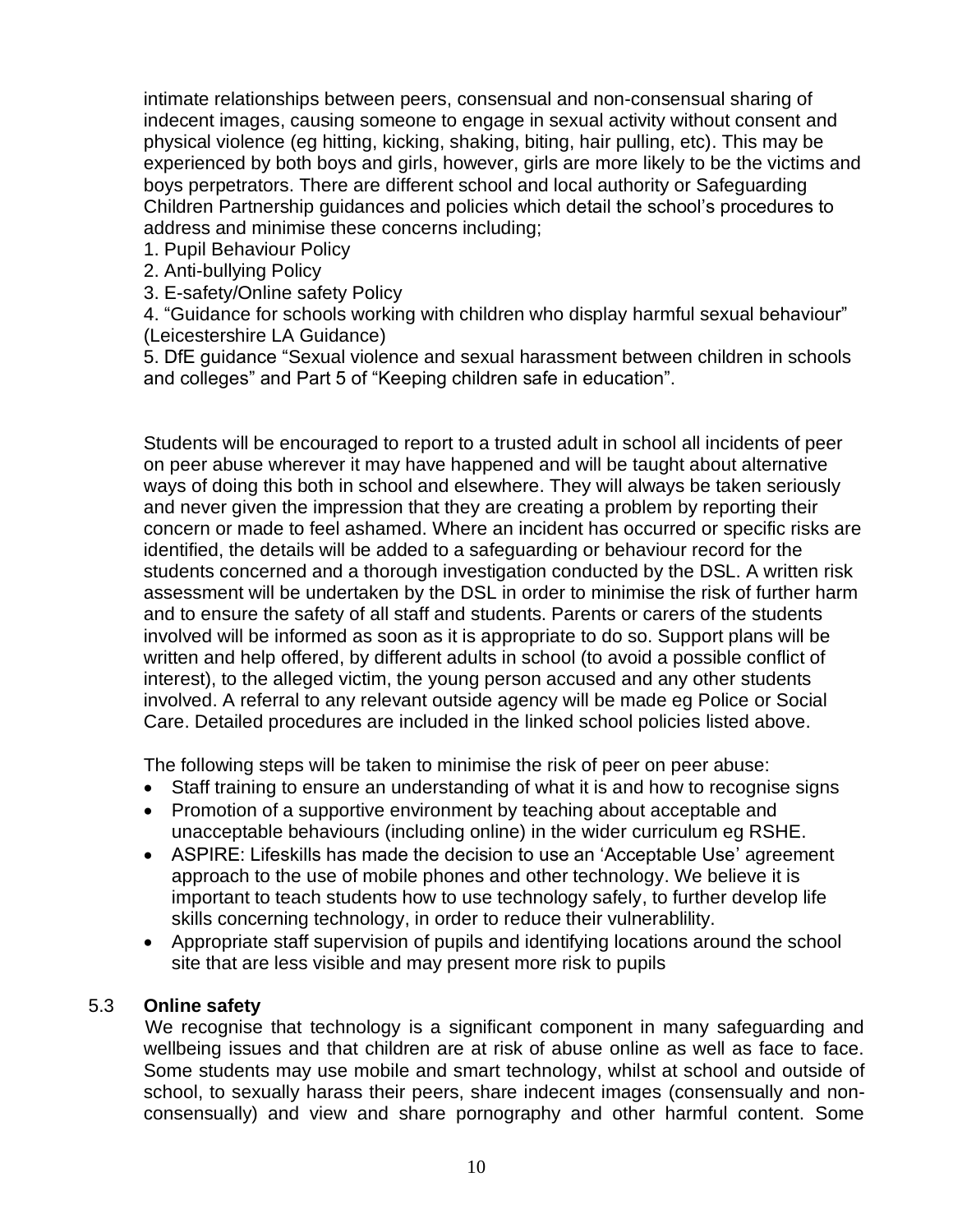students have unrestricted access to the internet via their mobile phones and our online safety / acceptable use policy describes the rules governing their use in school. It also sets out the school's response to incidents which may involve one or more of the four areas of risk – content, contact, conduct and commerce. Online safety is a consideration running through the planning and implementation of all relevant policies and procedures. Staff will always respond if informed that children have been involved in sharing indecent images. The DfE guidance "Sharing nudes and semi-nudes: advice for education settings working with children and young people" (Dec 2020) will be used to guide the school's response on a case by case basis.

The key points for staff being:-

- Report immediately to the DSL
- *Never* view, copy, print, share, store or save the imagery, or ask a child to share or download – *this is illegal***.**
- If you have already viewed the imagery by accident (e.g. if a young person has showed it to you before you could ask them not to), report this to the DSL (or equivalent) and seek support.
- Do not delete the imagery or ask the young person to delete it.
- Do not ask the child/children or young person(s) who are involved in the incident to disclose information regarding the imagery. This is the responsibility of the DSL (or equivalent).
- Do not share information about the incident with other members of staff, the young person(s) it involves or their, or other, parents and/or carers.
- Do not say or do anything to blame or shame any young people involved.
- Do explain to them that you need to report it and reassure them that they will receive support and help from the DSL (or equivalent).

#### 5.4 **Sexual violence and sexual harassment**

 Sexual violence refers to sexual offences as described under the Sexual Offences Act 2003 including rape and sexual assault. Sexual harassment is 'unwanted conduct of a sexual nature' that can occur online and offline and may include sexual name-calling, taunting or "jokes" and physical behaviour, for example, deliberately brushing against someone or interfering with clothes. 'Upskirting' is also a criminal offence (under the Voyeurism (Offences) Act 2019) and typically involves taking a picture under a person's clothing (not necessarily a skirt) without them knowing, in order to obtain sexual gratification or to cause humiliation, distress or alarm (anyone of any gender can be a victim). Evidence shows that girls, children with SEND and LGBT children are more likely to be the victims of sexual violence and harassment and boys are more likely to be the perpetrators. However, sexual violence and sexual harassment can occur between children of any gender.

#### **Curriculum**

• Planned PHSE and Relationships, Sex and Health Education will include personal privacy, respect and consent so that students will have a better understanding of how to behave towards their peers including online. This will be taught alongside other safeguarding issues as set out in the DfE statutory guidance "Relationships Education, Relationships and Sex Education (RSE) and Health Education" . This will be appropriate to students' age and stage of development. It will also be underpinned by the school's behaviour policy and pastoral support system.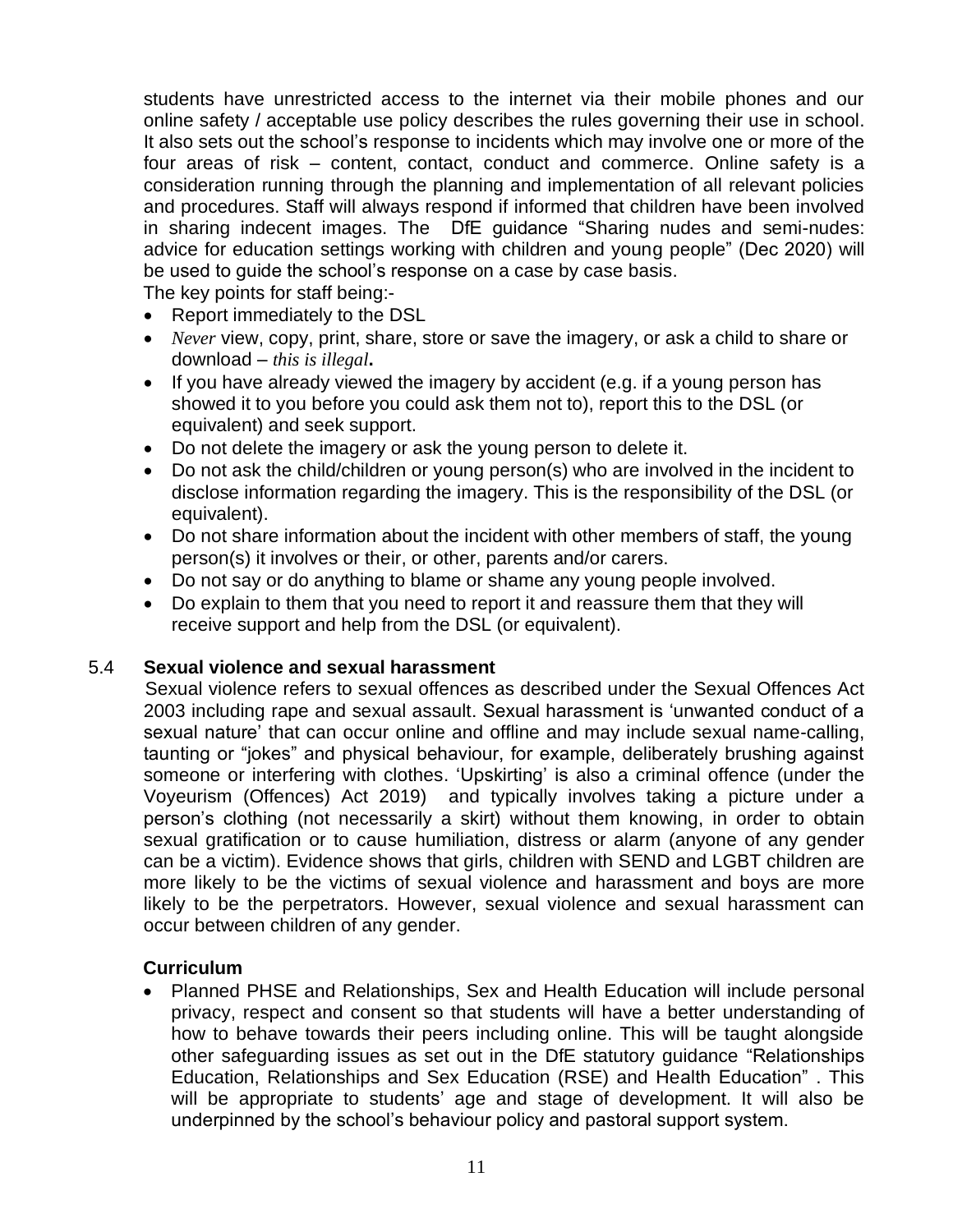#### **Responding to an incident**

- School will follow the DfE guidance, 'Sexual violence and sexual harassment between children in schools and colleges', September 2021.
- Relevant staff will liaise with the police, social care and parents as appropriate.
- Support will be offered to both the alleged victim(s) and student(s) accused. Parents will be included in discussions about the format that this support will take.

#### 5.5 **Children Missing (including absence from school)**

 ASPIRE: Lifeskills recognises the entitlement that all children have to education and will work closely with the local authority to fulfil the statutory obligations within each students' EHCP in the event of a student missing out on full time education or who goes missing from education. The local authority will also be informed where students are to be removed from the school register a) to be educated outside the school system; b) for medical reasons; c) because they have ceased to attend; d) because they are in custody; d) because they have been permanently excluded. We also recognise that when children go missing this is a sign that they may have been targeted by perpetrators of Child Sexual Exploitation and/or drug related criminals (County Lines). Children may also be groomed into participating in other forms of criminal exploitation including cybercrime, serious violence and violent crime. We are aware that children who attend an alternative education provision or have an agreed reduced timetable are more likely to be vulnerable to these forms of exploitation.

#### 5.6 **Child Sexual Exploitation (CSE) and Child Criminal Exploitation (CCE)**

 These are forms of abuse and both occur where an individual or group takes advantage of an imbalance in power to coerce, manipulate or deceive a child into sexual or criminal activity. Whilst age may be the most obvious, this power imbalance can also be due to a range of other factors including gender, sexual identity, cognitive ability, physical strength, status, and access to economic or other resources. In some cases, the abuse will be in exchange for something the victim needs or wants and/or will be to the financial benefit or other advantage (such as increased status) of the perpetrator or facilitator. CSE and CCE can affect both males and females and can include children who have been moved (trafficked) for the purpose of exploitation. The abuse can be perpetrated by individuals or groups, males or females, and children or adults. The abuse can be a one-off occurrence or a series of incidents over time, and range from opportunistic to complex organised abuse. It can involve force and/or enticement-based methods of compliance and may, or may not, be accompanied by violence or threats of violence. Victims can be exploited even when activity appears consensual and it should be noted - exploitation, as well as being physical, can be facilitated and/or take place online. CSE can include 16 and 17 year olds who can legally consent to sex but they may not realise they are being exploited eg they believe they are in a genuine romantic relationship. A significant number of children who are victims of sexual exploitation go missing from home, care and education at some point or are targeted by criminals involved in the illegal supply of drugs (County Lines) and serious violent crime. 'County Lines' involves drug networks or individuals exploiting children and young people into carrying drugs and money between cities, towns and villages. Serious violent crime can be associated with this form of criminal activity together with child sexual exploitation. Children may also be exploited into committing cybercrime or money laundering offences and organised criminal groups or individuals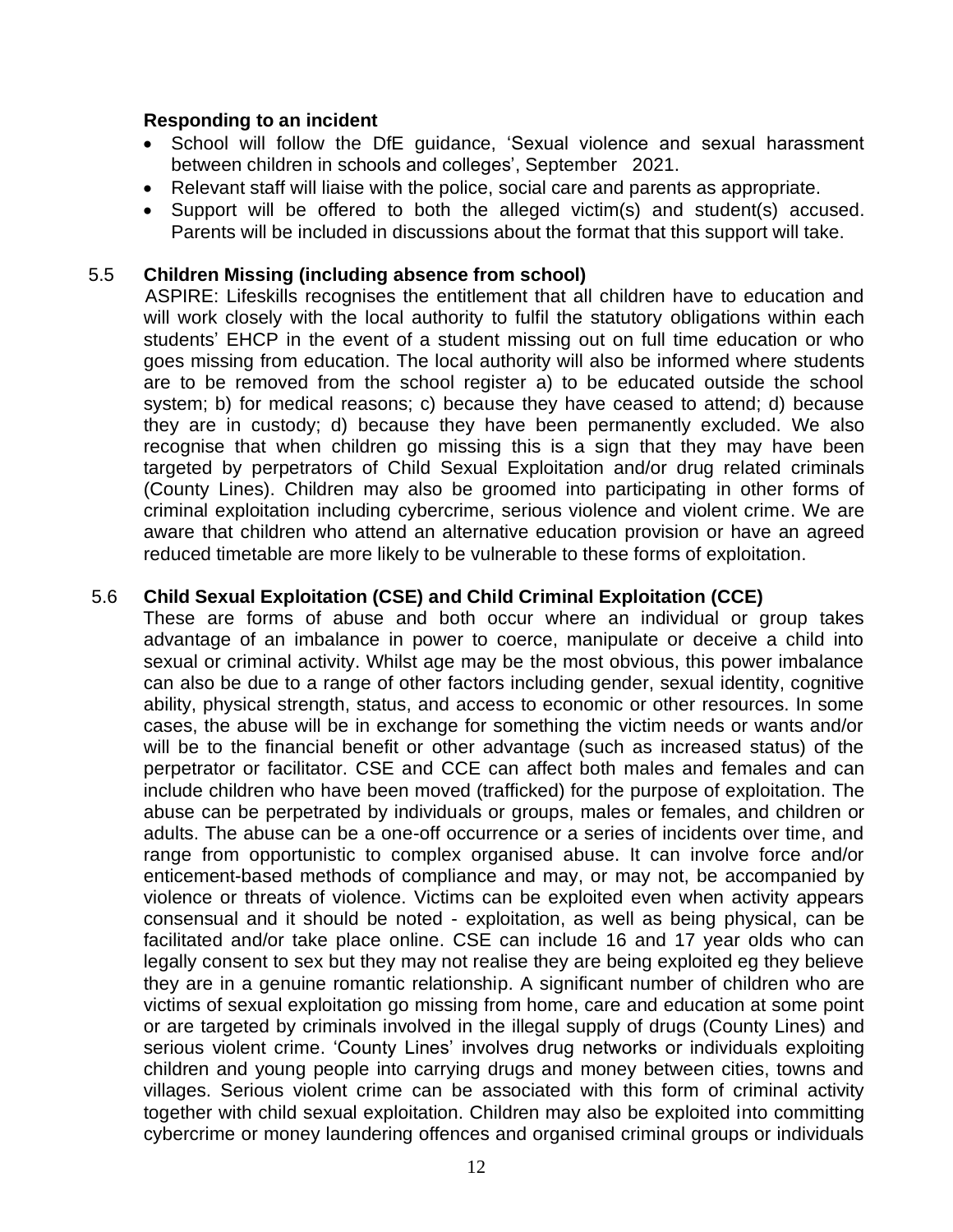may exploit children and young people with enhanced computer skills to access digital networks and/or data for criminal and financial gain. Children with bank accounts may be persuaded to allow criminals to use their banking facilities to launder money. CCE can also involve working in cannabis factories, shoplifting or pickpocketing and may involve coercing children to commit vehicle crime or serious violence towards others. It is important to note that the experience of girls can be very different to that of boys but girls are also at risk. Criminal exploitation of children is a form of harm that can affect children in both a physical environment and online. Staff training includes raising awareness of these issues and any concerns are passed to the Designated Safeguarding Lead who will make a risk assessment and refer to Local Authority First Response Children's Duty if appropriate.

#### 5.7 **Serious violence**

 Serious violence is associated with a number of risk indicators in children including increased absence from school, a change in friendships or relationships with older individuals or groups, a significant decline in performance, signs of self-harm or a significant change in wellbeing, signs of assault or unexplained injuries. Staff will be made aware of these and of the other risk factors which increase the likelihood of involvement in serious violence, including, being male, having been frequently absent or permanently excluded from school, having experienced child maltreatment and having been involved in offending such as theft or robbery. Staff training will raise awareness to these risks and any concerns will be passed to the Designated Safeguarding Lead to co-ordinate a safeguarding response.

- 5.8 **So-called 'honour-based' abuse** encompasses crimes which have been committed to protect or defend the so-called "honour" of the family and/or the community, including Female Genital Mutilation (FGM) (see appendix 6), forced marriage, and practices such as breast ironing. All forms of so called Honour Based Abuse are abuse (regardless of the motivation) and concerns will be passed to the Designated Safeguarding Lead for onward referral as required.
- 5.9 **Modern slavery and human trafficking** can take on many forms, including sexual exploitation, forced labour, slavery, servitude, forced criminality and the removal of organs. Children may be trafficked into the UK from abroad or moved around the country. Staff need to be aware of indicators which include, but not limited to, neglect, isolation, poor living conditions, having few personal belongings and a lack of trust and reluctance to seek help. Staff will refer any concerns to the DSL without delay who will take action and also refer victims to the National Referral Mechanism (www.gov.uk).
- 5.10 **Private fostering arrangements** Where a child under 16 (or 18 with a disability) is living with someone who is not their family or a close relative for 28 days or more, staff inform the Designated Safeguarding Lead so that a referral to Children's Social Care for a safety check, can be made. (A close relative includes step-parent, grandparents, uncle, aunt or sibling).
- 5.11 Complaints or concerns raised by parents or pupils will be taken seriously and followed up in accordance with the school's complaints process.

#### 5.12 **Support for Staff**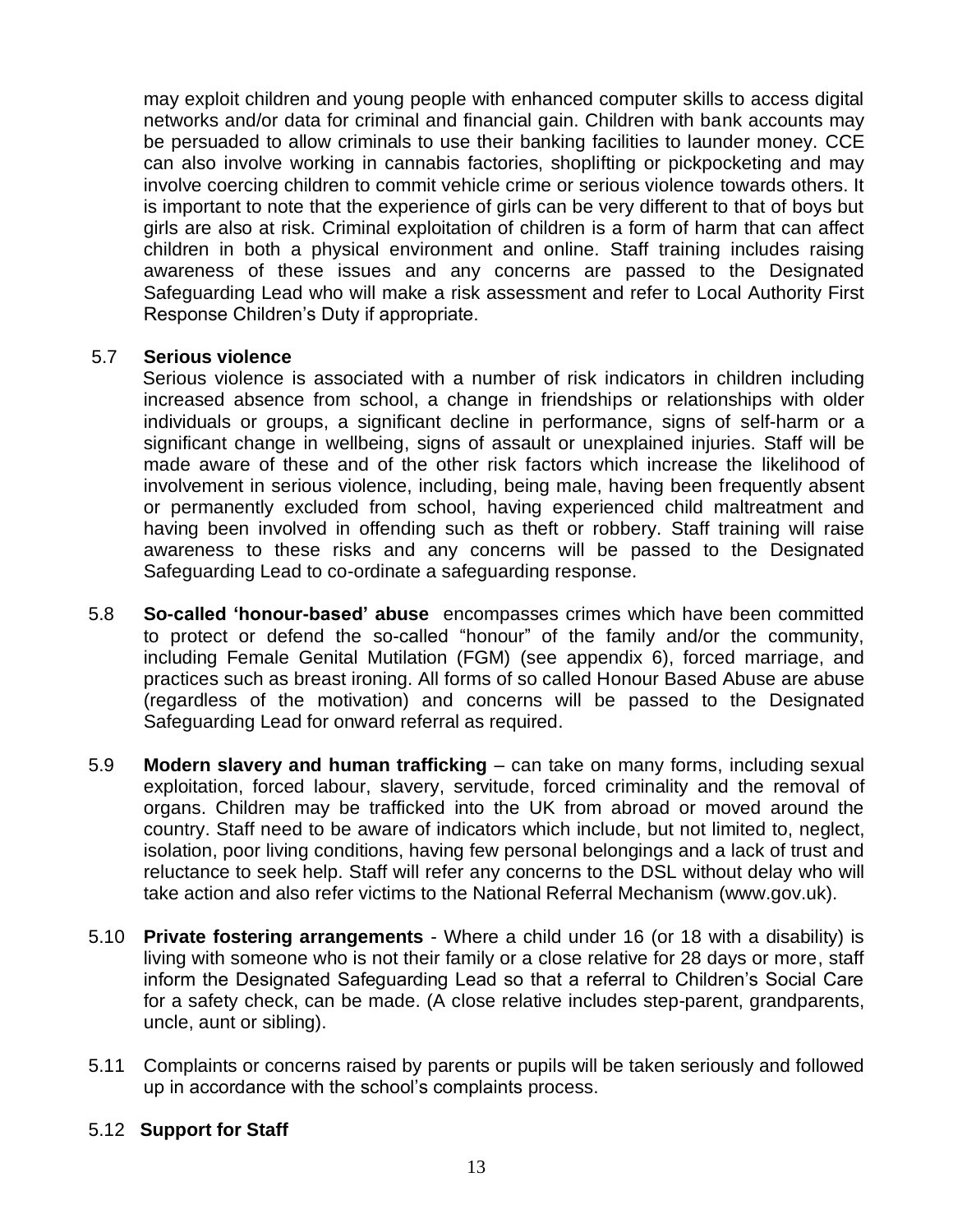As part of their duty to safeguard and promote the welfare of children and young people staff may hear information, either from the child/young person as part of a disclosure or from another adult, that will be upsetting. Where a member of staff is distressed as a result of dealing with a child protection concern, he/she should in the first instance speak to the Designated Safeguarding Lead about the support they require. The Designated Safeguarding Lead should seek to arrange the necessary support.

#### **6 Working with parents/carers**

The school will:

- Ensure that parents/carers have an understanding of the responsibility placed on the school and staff for child protection by setting out its obligations in the school prospectus.
- Undertake appropriate discussion with parents/carers and seek necessary consent prior to involvement of Children & Family Services (Children's Social Care) or another agency, unless to do so would place the child at risk of harm or compromise an investigation.

# **7 Other Relevant Policies**

- 7.1 ASPIRE:Lifeskills responsibility for safeguarding the welfare of children goes beyond simply child protection. The duty is to ensure that safeguarding permeates all activity and functions. This policy therefore complements and supports a range of other policies, for instance
	- Behaviour Policy
	- Staff Code of Conduct ("Guidance for Safer working practice")
	- Anti-Bullying (including Cyberbullying)
	- Physical Interventions/Restraint (DfE Guidances "Use of Reasonable Force" and "Screening, searching and confiscation")
	- Special Educational Needs and Disability
	- Trips and visits
	- Work experience and extended work placements
	- First aid and the administration of medicines
	- Health and Safety
	- Relationships Education, Relationships and Sex Education and Health Education
	- Equal Opportunities
	- E-safety
	- Electrinci Device; Acceptable Use Policy
	- Visitors Policy
	- Staff Wellbeing
	- Mental Health and Wellbieing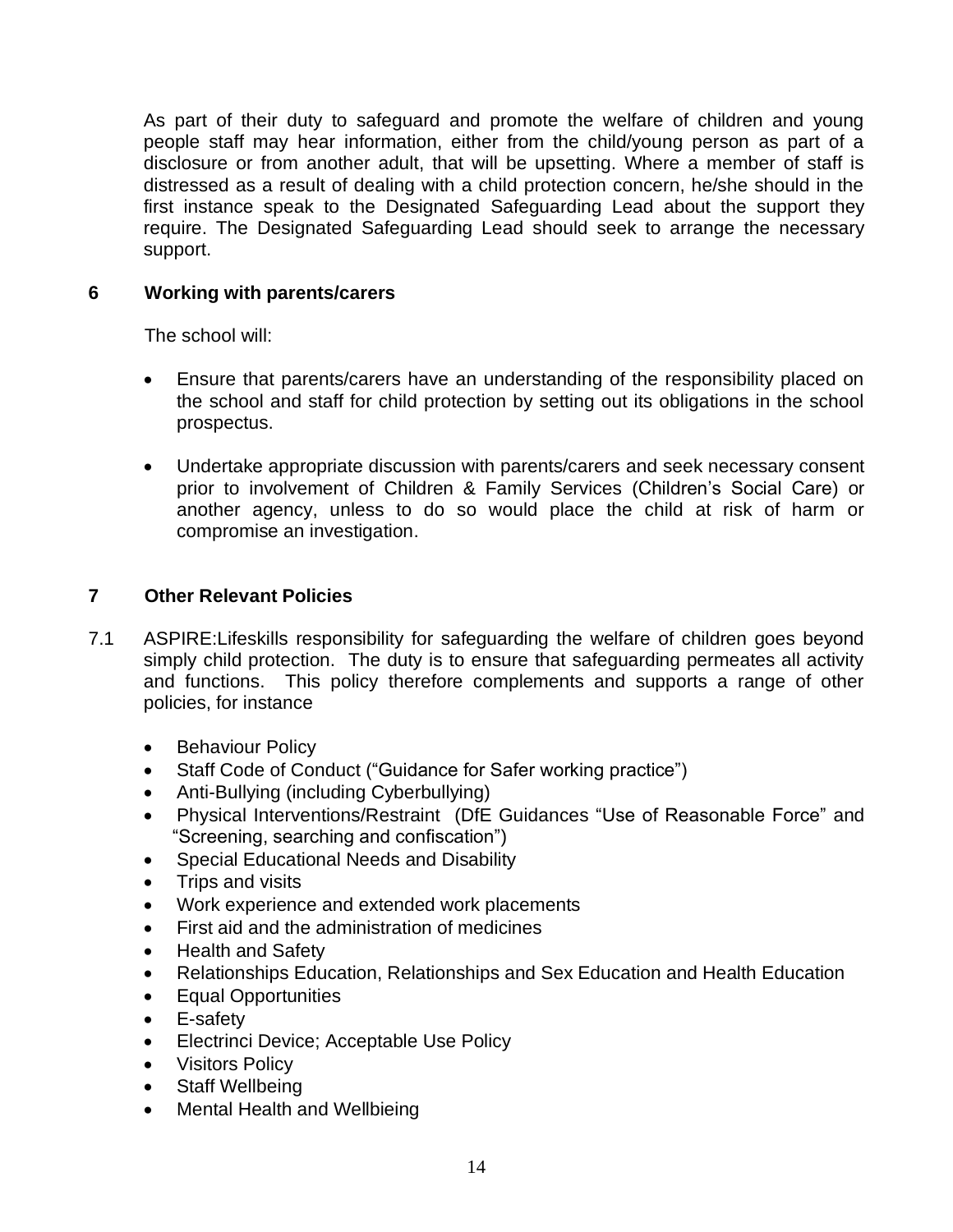The above list is not exhaustive but when undertaking development or planning of any kind the school will consider the implications for safeguarding and promoting the welfare of children.

#### **8 Recruitment and Selection of Staff (also see the Safer Recruitment policy)**

- 8.1 The school's safer recruitment processes follow the statutory guidance: "*Keeping children safe in education, Part Three: Safer recruitment*."
- 8.2 The school will provide all the relevant information in references for a member of staff about whom there have been safeguarding concerns ie about child protection / inappropriate conduct. Cases in which the conclusion of an allegation has been unsubstantiated, unfounded, false or malicious will not be included in employer references. A history of repeated safeguarding concerns or allegations which have all been found to be unsubstantiated, malicious etc. will also not be included in a reference.
- 8.3 The school has an open safeguarding ethos regularly addressing safeguarding responsibilities during staff meetings and fostering an ongoing culture of vigilance. All new staff and volunteers receive a safeguarding induction and are briefed on the code of conduct for adults working with children. The Leicestershire County Council induction leaflet is given to all staff and is the basis for the safeguarding induction.
- 8.4 In line with statutory requirements, every recruitment process for school staff will have at least one member (teacher/manager) who has undertaken safer recruitment training.
- 8.5 Staff and volunteers who provide early years or later years childcare and any managers of such childcare are covered by the disqualification regulations of the Childcare Act 2006 and are required to declare relevant information - see statutory guidance: Disqualification under the Childcare Act 2006 (last updated August 2018).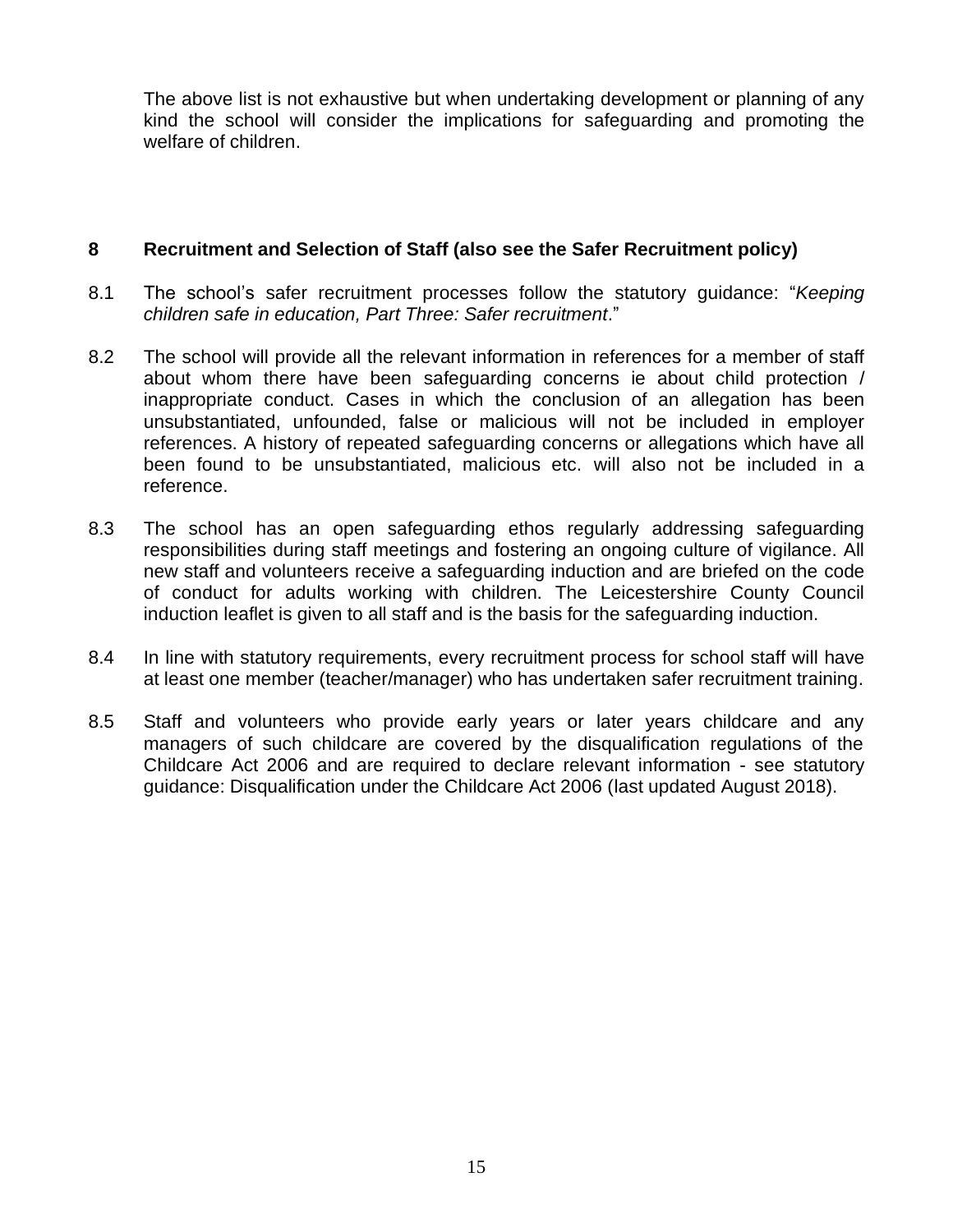#### **APPENDIX 1**

#### **PROCEDURE TO FOLLOW IN CASES OF POSSIBLE, ALLEGED OR SUSPECTED ABUSE, OR SERIOUS CAUSE FOR CONCERN ABOUT A CHILD**

#### **Contents**

|   | General                                                          |  |
|---|------------------------------------------------------------------|--|
|   | Individual Staff/Volunteers/Other Adults - main procedural steps |  |
| C | Designated Safeguarding Lead – main procedural steps             |  |

#### **A. General**

- 1) The Leicestershire and Rutland Safeguarding Children Partnership Procedures contain the inter-agency processes, protocols and expectations for safeguarding children. (Available on the website www.lrsb.org.uk: The Designated Safeguarding Lead is expected to be familiar with these, particularly the indicators of abuse and neglect and the referral processes.
- 2) It is important that all parties act swiftly and avoid delays.
- 3) Any person may seek advice and guidance from the First Response Children's Duty Professionals Consultation Line, particularly if there is doubt about how to proceed. Any adult, whatever their role, can take action in his/her own right to ensure that an allegation or concern is investigated and can report to the investigating agencies.
- 4) A record, dated (including the day and time) and signed, must be made as to what has been alleged, noticed and reported, and kept securely and confidentially.
- 5) In many cases of concern there will be an expectation that there have already been positive steps taken to work with parents and relevant parties to help alleviate the concerns and effect an improvement for the child. This is appropriate where it is thought a student may be in need in some way, and require assessment to see whether additional support and services are required. An example might be where it is suspected a student may be the subject of neglect. In most cases the parents' knowledge and consent to the referral are expected, unless there is reason for this not being in the student's interest. However, there will be circumstances when informing the parent/carer of a referral might put the student at risk and/or undermine Police enquiries, and in individual cases, advice from Children's Social Care will need to be taken.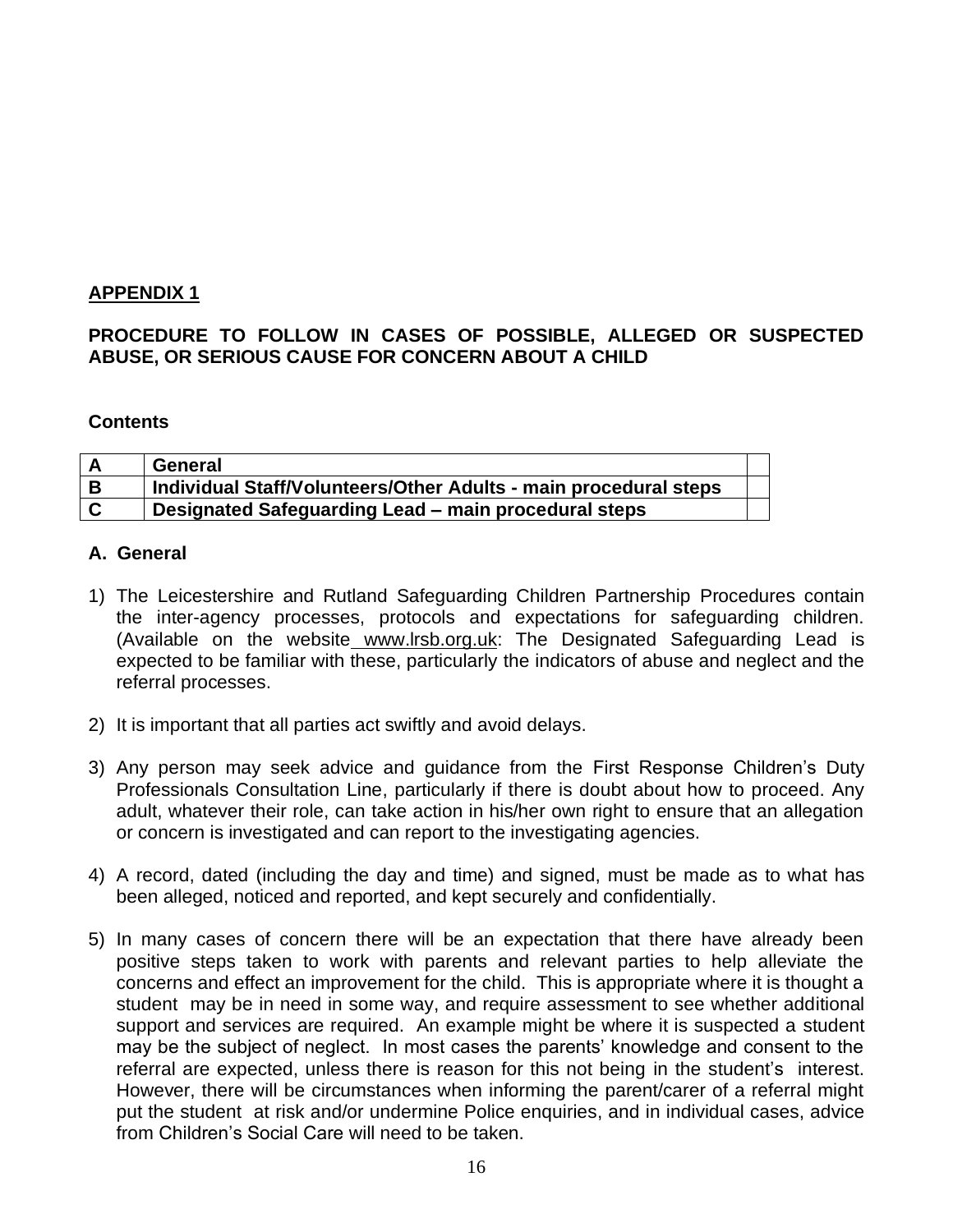#### **B. Individual Staff/Volunteers/Other Adults – main procedural steps**

- 1) When a student makes a disclosure, or when concerns are received from other sources, do not investigate, ask leading questions, examine children, or promise confidentiality. Children making disclosures should be reassured and if possible at this stage should be informed what action will be taken next.
- 2) As soon as possible make a dated (including the day), timed and signed record of what has been disclosed or noticed, said or done and report to the Designated Safeguarding Lead in the school.
- 3) If the concern involves the conduct of a member of staff or volunteer, a visitora trainee or another young person or child, the Headteacher must be informed.
- 4) If the safeguarding concern or allegation is about the Headteacher, the information should be passed to the Local Authority Allegations Manager (LADO).
- 5) If this has not already been done, inform the student (or other party who has raised the concern) what action you have taken.

#### **C. Designated Safeguarding Lead – main procedural steps**

- 1) Begin an individual case file for each child involved which will hold a record of communications and actions to be stored securely (see section on Records, Monitoring and Transfer). Include a chronology of case activity.
- 2) Where initial enquiries do not justify a referral to the investigating agencies, inform the initiating adult and monitor the situation. If in doubt, seek advice from the First Response professionals consultation line.
- 3) Share information confidentially with those who need to know.
- 4) Where there is a child protection concern requiring immediate, same day, intervention from Children's Social Care, the First Response Children's Duty should be contacted by phone (contact the local authority Children's Services where the child lives). Written confirmation should be made within 24 hours on the Multi-Agency Referral Form to Children's Social Care. All other referrals should be made using the online form (see link [http://lrsb.org.uk/childreport\)](http://lrsb.org.uk/childreport).
- 5) If the concern is about children using harmful sexual behaviour, also refer to the separate guidance, "Guidance for schools working with children who display harmful sexual behaviour" (Leicestershire LA Guidance).
- 6) If it appears that urgent medical attention is required arrange for the child to be taken to hospital (normally this means calling an ambulance) accompanied by a member of staff who must inform medical staff that non-accidental injury is suspected. Parents must be informed that the child has been taken to hospital.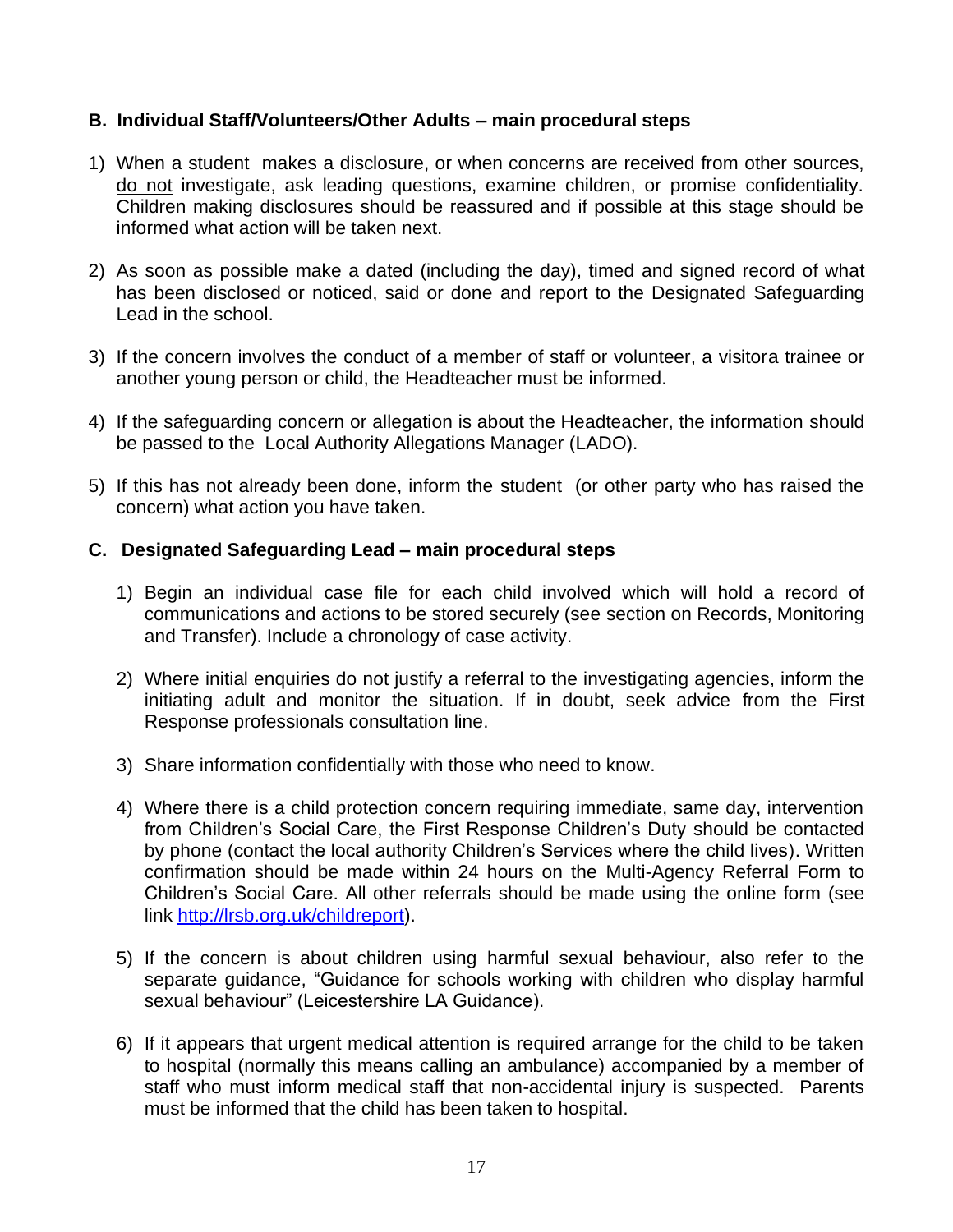7) Exceptional circumstances: If it is feared that the child might be at immediate risk on leaving school, take advice from the First Response Professionals Consultation line (for instance about difficulties if the school day has ended, or on whether to contact the police). Remain with the child until the Social Worker takes responsibility. If in these circumstances a parent arrives to collect the child, the member of staff has no right to withhold the child, unless there are current legal restrictions in force (eg a restraining order). If there are clear signs of physical risk or threat, First Response Children's Duty should be updated and the Police should be contacted immediately.

# **APPENDIX 2**

#### **PROCESS FOR DEALING WITH SAFEGUARDING CONCERNS OR ALLEGATIONS AGAINST STAFF (INCLUDING HEADTEACHERS), SUPPLY TEACHERS, VOLUNTEERS AND CONTRACTORS**

These procedures should be followed in all cases in which there is an allegation or safeguarding concern that a person working with children has:

- behaved in a way that has harmed a student, or may have harmed a student;
- possibly committed a criminal offence against or related to a child;
- behaved towards a child or children in a way that indicates he or she would pose a risk of harm to children; or
- behaved or may have behaved in a way that indicates they may not be suitable to work with children or young people

There is also a school "Low-level concerns policy" which should be followed if the concern does not meet the allegations threshold above or is not considered serious enough to make a referral to the LADO.

Relevant documents:

• DfE "Keeping children safe in education: Statutory guidance for schools and colleges" (part 4: Allegations made against/concerns raised in relation to teachers, including supply teachers, other staff, volunteers and contractors)

#### **1) Individual Staff/Volunteers/Other Adults who receive the allegation**:

- i. Write and sign a dated and timed note of what has been disclosed or noticed, said or done. Staff have access to CPOMS to record disclosures
- ii. Report immediately to the Headteacher.
- iii. Pass on the written record. This will be uploaded on to CPOMS if shared by volunteer or other adult
- iv. If the allegation or safeguarding concern is about the conduct of the Headteacher, report immediately to the Allegations Manager (LADO) Safeguarding and Performance Unit Pass on the written record.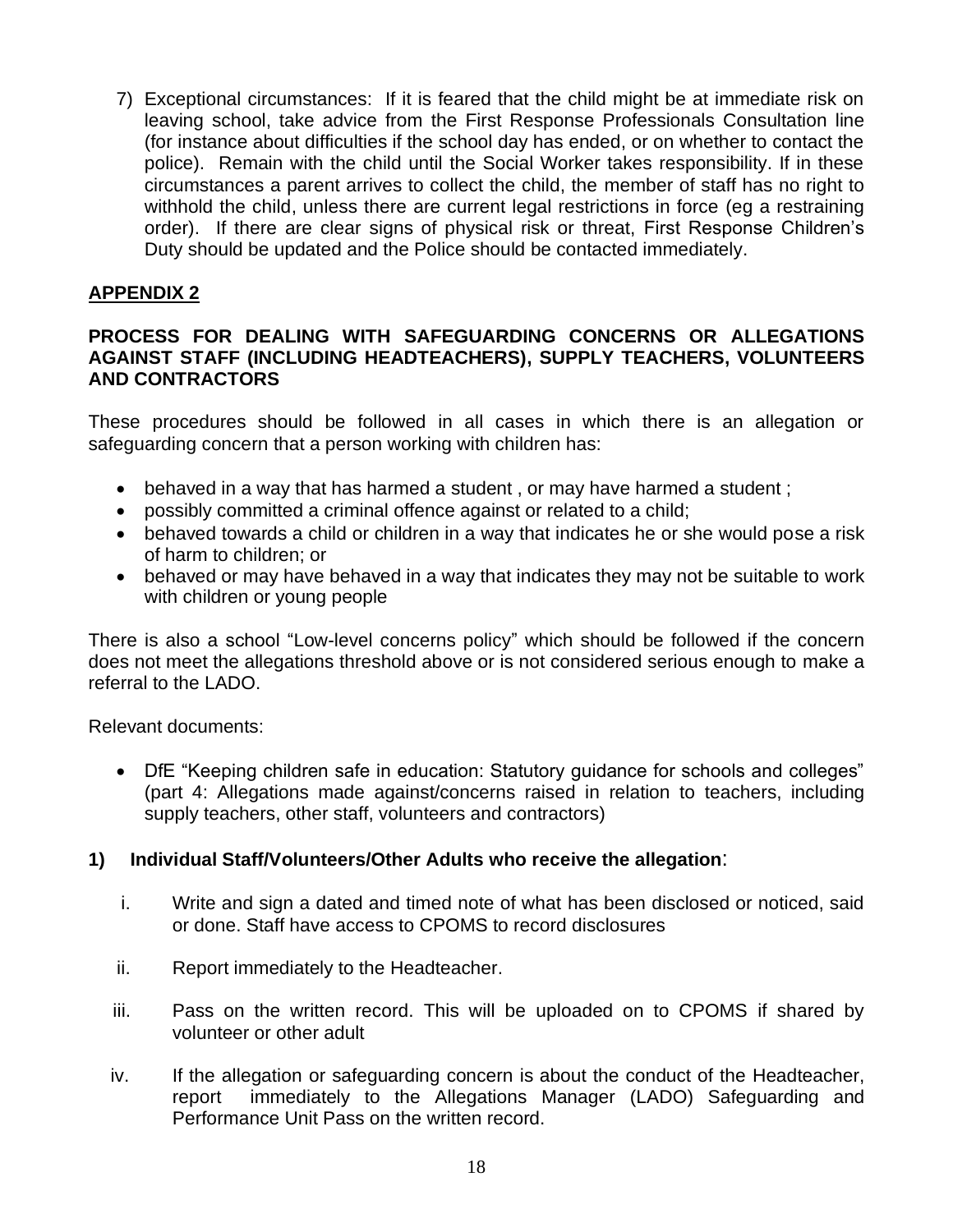# **2) Headteacher**

- i. If there is no written record, write and sign a dated and timed note of what has been disclosed or noticed, said or done.
- ii. Before taking further action notify and seek advice from the Allegations Manager (LADO), Safeguarding and Improvement Unit on the same day.
- iii. You may be asked to clarify details or the circumstances of the allegation, but this must not amount to an investigation at this stage.
- iv. Report to First Response Children's Duty if the Allegations Manager (LADO) so advises or if circumstances require a referral concerning a child.
- v. Ongoing involvement in cases:
	- Liaison with the Allegations Manager (LADO)
	- Co-operation with the investigating agency's enquiries as appropriate (including working closely with the employment agency in the case of supply teachers).
	- Consideration of employment issues and possible disciplinary action where the investigating agencies take no further action.
	- Possible referral to the DBS or The Teaching Regulation Agency, depending on the outcome.

# **APPENDIX 3**

# **Low-level Concerns Policy**

#### **1.0 Purpose**

- 1.1 This policy sets out a framework whereby staff are expected to report concerns, no matter how small, about their own behaviour or that of another member of staff, volunteer, supply teacher, contractor or other person working in school. Its purpose is to help create and embed a culture of openness, trust and transparency in which the clear values and expected behaviour set out in the "Guidance for safer working practice for those working with children and young people in education settings" (May 2019) (sometimes called the safeguarding code of conduct) are lived, monitored, and reinforced.
- 1.2 The policy should be read in conjunction with the current statutory guidance "Keeping Children Safe in Education" Part 4, Section 2.

# **2.0 Who does the policy apply to?**

2.1 This policy applies to all staff and other individuals who work or volunteer in school.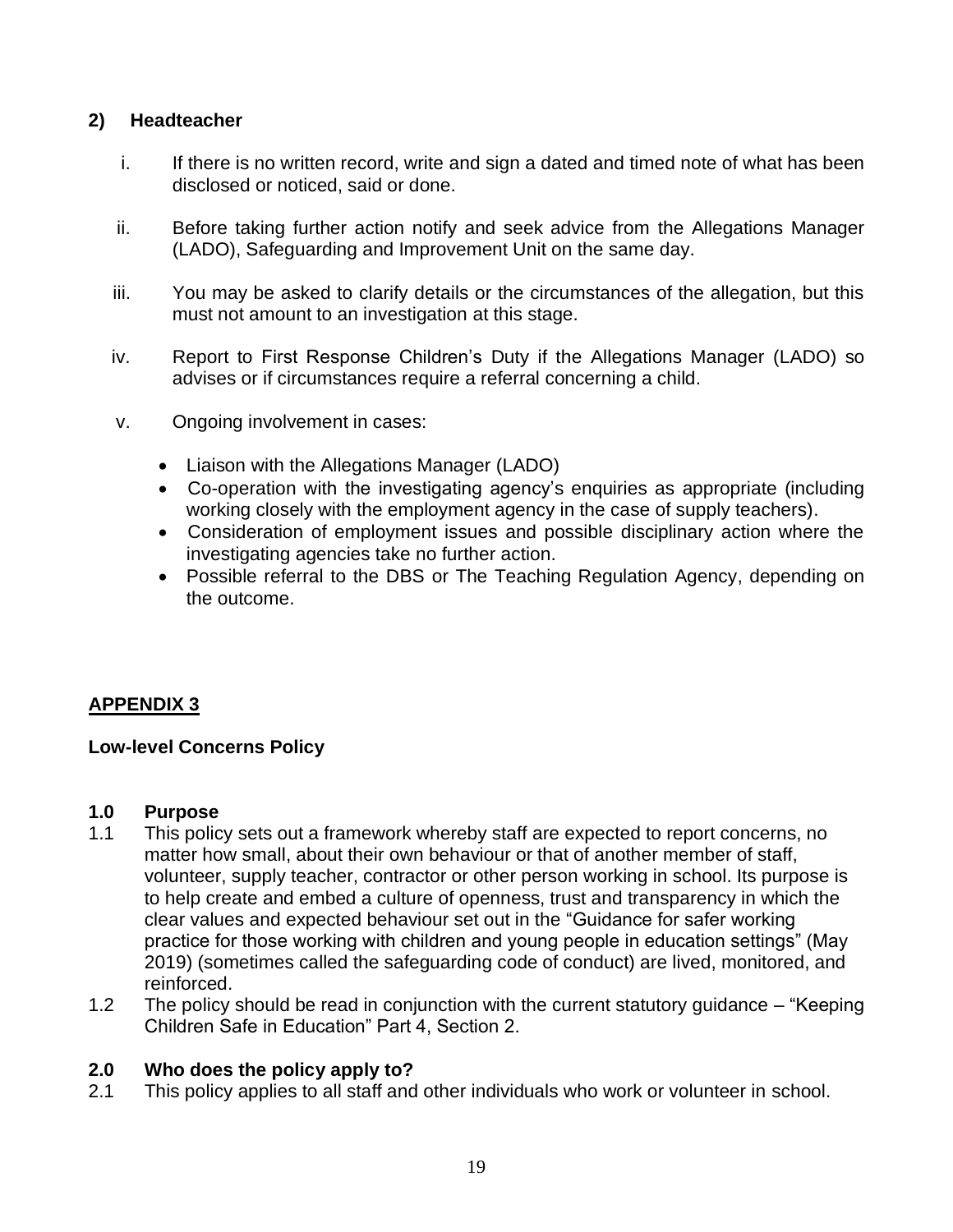# **3.0 Definition of a low-level concern**

- 3.1 A low-level concern is any concern, no matter how small, even if no more than causing a sense of unease or a 'nagging doubt', that a person working in or on behalf of the school may have acted in a way that:
	- is inconsistent with the "Guidance for safer working practice" (May 2019), including inappropriate conduct outside of work, and
	- does not meet the allegations threshold or is otherwise not considered serious enough to make a referral to the LADO

# **4.0 Reporting low-level concerns**

- 4.1 Where a low-level concern has been identified this will be reported as soon as possible to the **headteacher**. However, it is never too late to share a low-level concern if this has not already happened.
- 4.2 Where the headteacher is not available, the information will be reported to the Designated Safeguarding Lead or Deputy (ie the most senior member of SLT acting in this role).
- 4.3 Low-level concerns about the Designated Safeguarding Lead will be reported to the headteacher and those about the headteacher will be reported to Steven Parkinson (Director)
- 4.4 Where the low-level concern has been reported to the Designated Safeguarding Lead, they will inform the headteacher of the details as soon as possible.

# **5.0 Recording concerns**

- 5.1 A summary of the low-level concern should be written down, signed, timed, dated and shared by the person bringing the information forward.
- 5.2 Where concerns are reported verbally to the headteacher a record of the conversation will be made by the headteacher which will be signed, timed, and dated.
- 5.3 Recorded concerns will be uploaded on to CPOMS Staff share

# **6.0 Responding to low-level concerns**

- 6.1 Where a low-level concern has been raised this will be taken seriously and dealt with promptly. The headteacher will:
	- Speak to the person reporting the concern to gather all the relevant information
	- Speak to the individual about the concern raised to ascertain their response, unless advised not to do so by the LADO or Police (HR advice may also need to be taken).
	- Where necessary further investigation will be carried out to gather all relevant information. This may involve speaking to any potential witnesses.
	- The information reported and gathered will then be reviewed to determine whether the behaviour,

i) is consistent with the "Guidance for safer working practice for those working with children and young people in education settings" (May 2019): no further action will be required,

ii) constitutes a low-level concern: no further action is required, or additional training/guidance/support may be required to rectify the behaviour via normal day to day management processes. The employee should understand that failure to improve or a repeat of the behaviour may lead to further action being taken, e.g. either via the Performance Management Policy or Disciplinary Policy.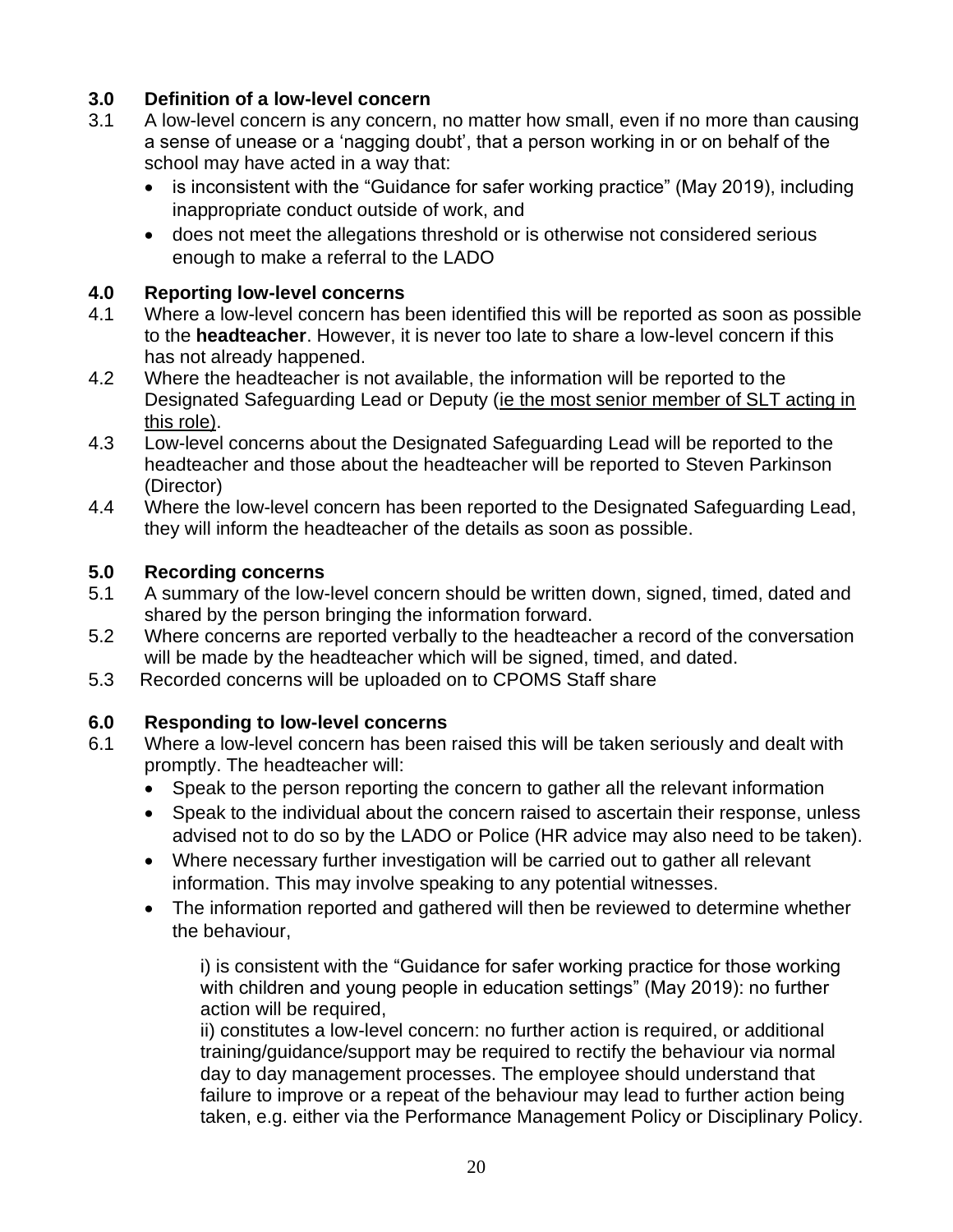iii) is serious enough to consult with or refer to the LADO: a referral should be made to the LADO and advice taken from HR. In this case the school's Managing Allegations procedure within the Safeguarding Policy and Disciplinary Policy will be followed.

iv) when considered with any other low-level concerns that have previously been raised about the same individual, should be reclassified as an allegation and referred to the LADO or Police: a referral should be made to the LADO and advice taken from HR. In this case the school's Managing Allegations procedure within the Safeguarding Policy and Disciplinary Policy will be followed.

• Records will be made of, i) all internal conversations including any relevant witnesses, ii) all external conversations eg with the LADO iii) the decision and the rationale for it, iv) any action taken

# **7.0 Can the reporting person remain anonymous?**

7.1 The person bringing forward the concern will be named in the written record. Where they request to remain anonymous this will be respected as far as possible. However, there may be circumstances where this is not possible e.g. where a fair disciplinary investigation is needed or where a later criminal investigation is required.

# **8.0 Should staff report concerns about themselves (i.e. self-report)?**

8.1 It may be the case that a person finds themselves in a situation which could be misinterpreted, or might appear compromising to others; or they may have behaved in a manner which on reflection they consider falls below the standard set out in the "Guidance for safer working practice". In these circumstances they should self-report. This will enable a potentially difficult situation to be addressed at an early opportunity if necessary.

#### **9.0 Where behaviour is consistent with the "Guidance for safer working practice" (May 2019)**

9.1 Feedback will be given to both parties to explain why the behaviour was consistent with the "Guidance for safer working practice".

# **10.0 Should the low-level concerns file be reviewed?**

10.1 The records will be reviewed periodically, and whenever a new low-level concern is added, so that potential patterns of concerning, problematic or inappropriate behaviour can be identified and referred to the LADO if required. A record of these reviews will be retained.

#### **11.0 References**

11.1 Low-level concerns will not be included in references unless a low-level concern, or group of concerns, has met the threshold for referral to the LADO and found to be substantiated.

# **APPENDIX 4**

#### **Safeguarding pupils who are vulnerable to extremism and radicalisation**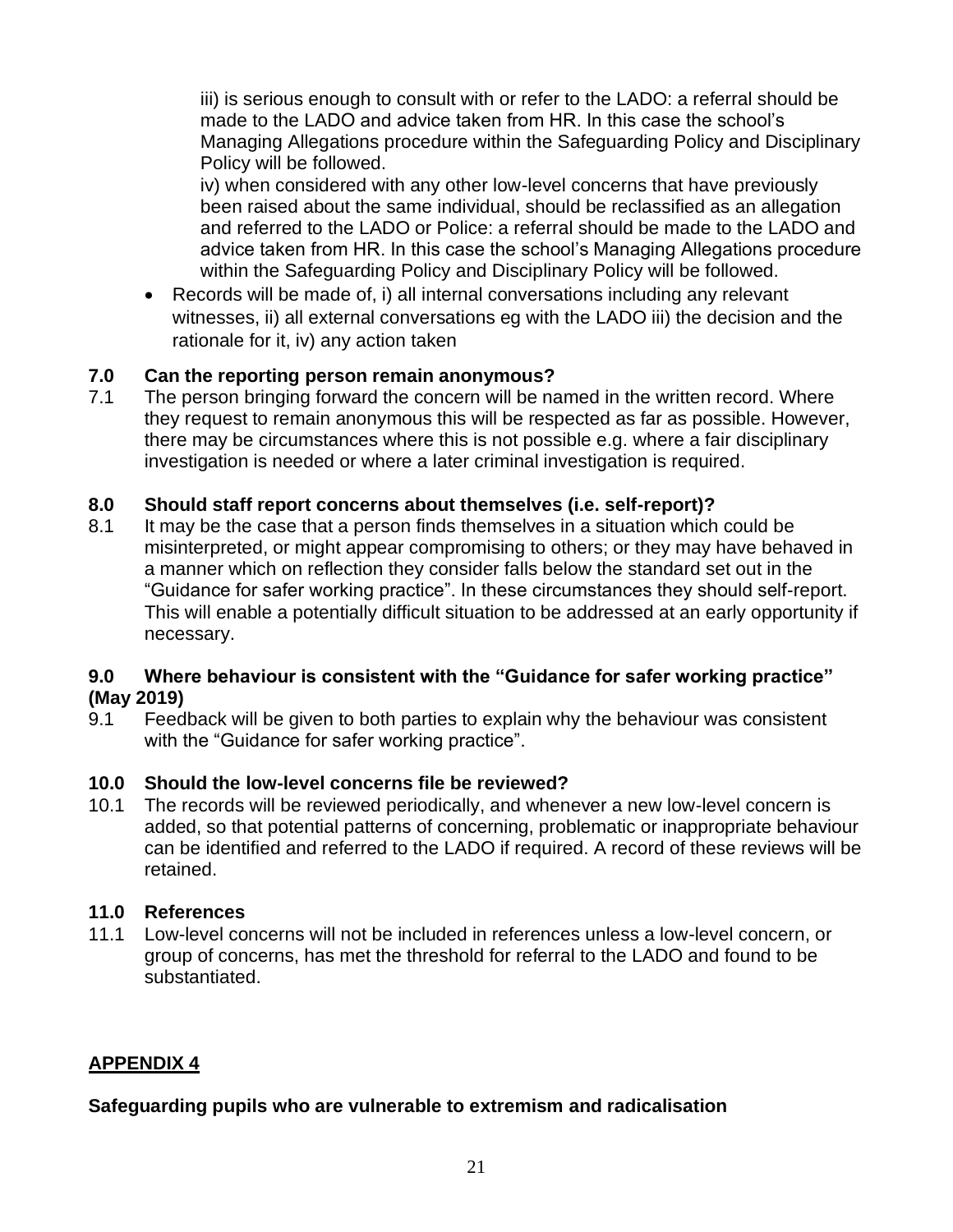ASPIRE: Lifeskills recognises the duties placed on us by the Counter Terrorism Bill (July 2015) to prevent our pupils being drawn into terrorism. These include:

- Assessing the risk of pupils being drawn into terrorism
- Working in partnership with relevant agencies (including making referrals) under the Safeguarding Children Partnership procedures
- Appropriate staff training
- Appropriate online filtering

Our school is committed to actively promoting the fundamental British values of democracy, the rule of law, individual liberty and mutual respect and tolerance of those with different faiths and beliefs. The pupils are encouraged to develop and demonstrate skills and attitudes that will allow them to participate fully in and contribute positively to life in modern Britain.

There is a current threat from terrorism in the UK and this can include the exploitation of vulnerable young people, aiming to involve them in terrorism or to be active in supporting terrorism.

Our school seeks to protect children and young people against the messages of all violent extremism including but not restricted to those linked to Islamist Ideology, Far Right / Neo Nazi / White Supremacist ideology etc. Concerns should be referred to the Designated Safeguarding Lead who has local contact details for the Prevent Engagement Team (Police) and Channel referrals. They will also consider whether circumstances require Police to be contacted urgently.

# **APPENDIX 5**

#### **Female Genital Mutilation**

Section 5B of the Female Genital Mutilation Act 2003 and section 74 of the Serious Crime Act 2015 places a mandatory duty on teachers along with social workers and healthcare professionals to report to the police where they discover that FGM appears to have been carried out on a girl under 18 or where a girl discloses that she has undergone FGM. The school's response to FGM will take into account the government guidance, "Multi-agency statutory guidance on female genital mutilation" updated October 2018. Staff will also follow the established safeguarding procedure by reporting any such concerns to the Designated Safeguarding Lead and a report must also be made to the Police.

There will be a considered safeguarding response towards any girl who is identified as being at risk of FGM (eg there is a known history of practising FGM in her family, community or country of origin) which may include sensitive conversations with the girl and her family, sharing information with professionals from other agencies and/or making a referral to Children's Social Care. If the risk of harm is imminent there are a number of emergency measures that can be taken including police protection, an FGM protection order and an Emergency Protection Order.